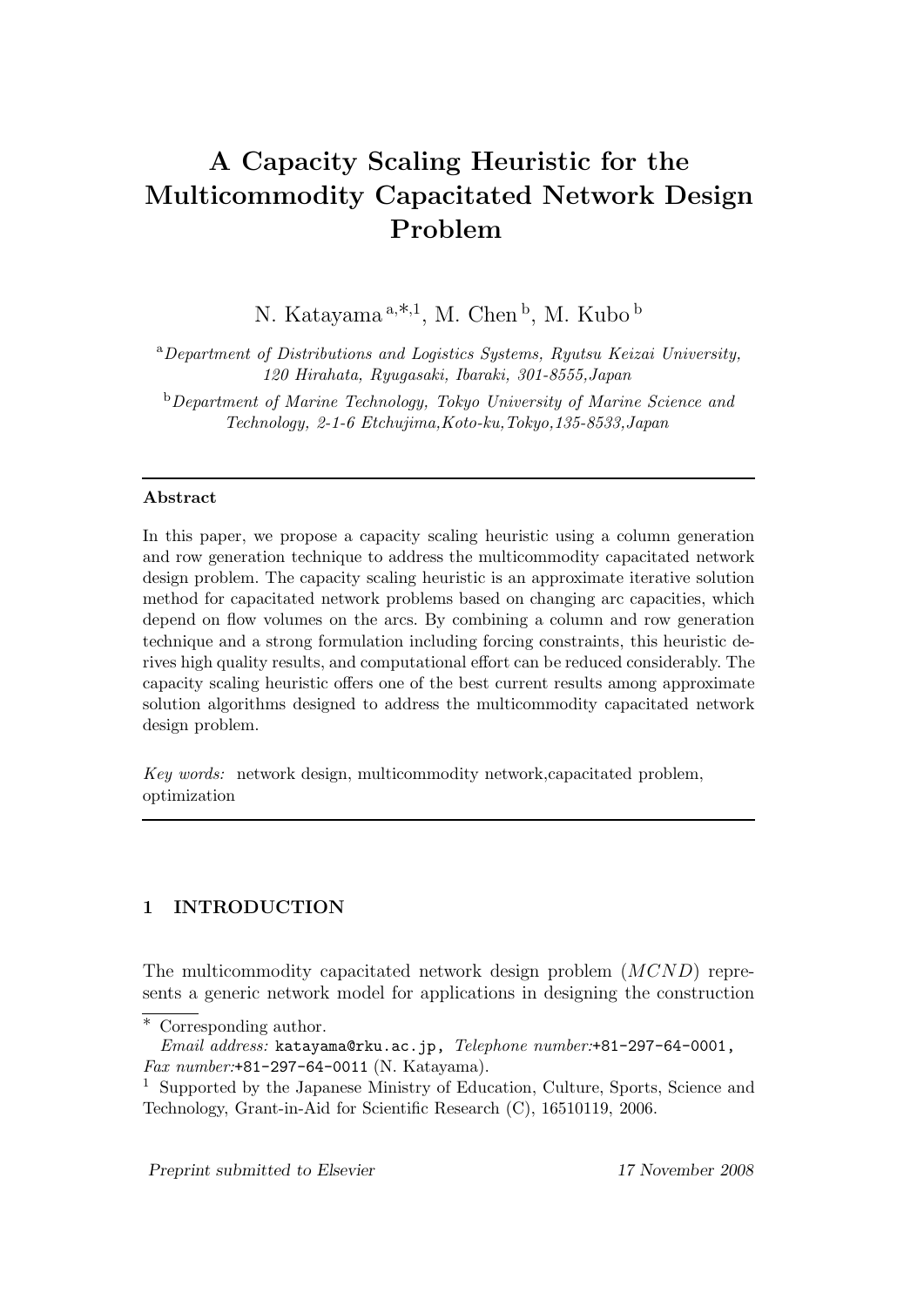and improvement of telecommunication, logistics, transportation, distribution and production networks. For network design problems, a wide range of application models can be found in Magnanti and Wong [1]. The solution of MCND provides the appropriate network design and routes of multicommodity flows to minimize the total cost that is the sum of flow costs and design costs over the network with limited arc capacities. MCND is formulated as a mixed integer programming problem. Binary variables are used to model the network design selecting arcs from a candidate arc set appropriately, while continuous variables represent the volumes of path flows on the network. MCND is known as an NP-hard problem. Therefore, many techniques such as valid inequalities, relaxation methods and heuristics, have been developed.

The polyhedral approach to improve the formulation by adding valid inequalities has been developed. Magnanti, Mirchandan and Vachani [2] proposed integer rounding cut-set, three-partition and arc residual capacity inequalities, and Barahona [3] proposed multi-cut inequalities. Recently Chouman, Crainic and Gendron [4] proposed cover inequalities, minimum cardinality inequalities and these lifting inequalities, as well as cut-set inequalities.

Relaxation and lower bound approaches have been devised for solving MCND. Katayama and Kasugai [5] proposed a dual ascent method for integer rounding cut-set inequalities. Gendron and Crainic [6][7] presented linear relaxation and Lagrangian relaxation problems, and proposed solution algorithms. Crainic, Frangioni and Gendron [8] developed a subgradient method using a bundle type algorithm. Holmberg and Yuan [9] proposed a combination algorithm of a Lagrangian relaxation method and a branch-and-bound algorithm. Herrmann et al. [10] proposed an extension method of a dual ascent algorithm for an uncapacitated network design problem.

Heuristics and meta-heuristics designed to find feasible approximate solutions within a reasonable computation time have been developed. Gendron and Crainic [6][7] proposed a resource decomposition heuristic based on a resourcedirective decomposition algorithm for a multicommodity network flow problem. Crainic, Gendreau and Farvolden [11] and Zaleta and Socarrás [12] proposed simplex-based tabu search methods. Ghamlouche, Crainic and Gendreau [13] proposed a cycle-based tabu search method combining the simplexbased search. Ghamlouche, Crainic and Gendreau [14] and Alvarez, González and De-Alba [15] proposed path relinking algorithms or scatter search algorithms. Crainic and Gendreau [16] proposed a cooperative parallel tabu search and Crainic, Li and Toulouse [17] proposed a multilevel cooperative search. Recently Crainic, Gendron and Hernu [18] proposed slope scaling heuristics. The slope scale heuristic is based on changing flow costs, which depend on arc flow volumes and dual variable information, and solving multicommodity network flow problems.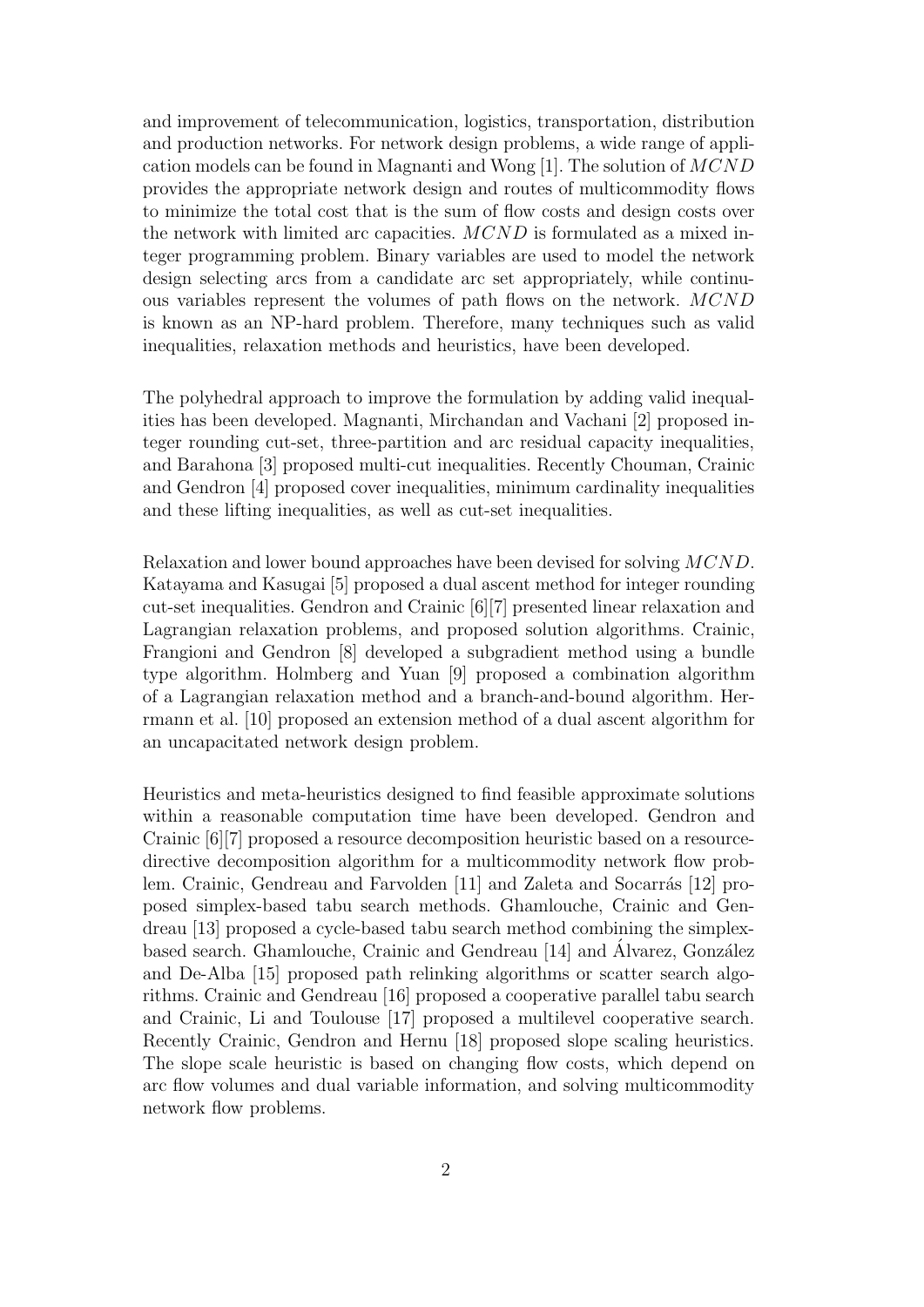This paper presents a capacity scaling heuristic using a path-based formulation including tight forcing constrains and a column generation and row generation technique. In many papers, an arc-flow based formulation is used for MCND. Since the arc-flow based formulation including tight forcing constraints is a large mixed integer programming problem, it take significant amounts of time to solve large problem or their linear relaxation problems. Consequently, we use a path-based formulation including tight forcing constraints and a column generation and row generation technique, and we are thereby able to efficiently solve MCND by capacity scaling heuristic.

# **2 MATHEMATICAL FORMULATION**

MCND can be described as follows.  $G = (N, A)$  denots a directed network with the set of nodes  $N$  and the set of directed arcs  $A$ . Let  $K$  be the set of commodities using this network. For each commodity  $k \in K$ , let  $P^k$  be the set of paths of commodity k, and  $d^k$  the required amount of flow of commodity k from its single origin node to its single destination node.

The following measures characterize arc  $(i, j) \in A$ :  $f_{ij}$  the design cost of including arc  $(i, j)$  in the network design;  $c_{ij}^k$  the unit variable flow cost for commodity k flowing on arc  $(i, j)$ , and  $C_{ij}$  the limited arc capacity, which must be shared by all the commodities flowing on the arc. The formulation of MCND has two type variables. The first type is a binary design variable, which is defined as  $y_{ij} = 1$ , if arc  $(i, j)$  is included in the network design,  $y_{ij} = 0$ otherwise. The second type is a continuous flow variable, which is defined by  $x_p^k$  representing the amount of the path flow of commodity k flowing on the path  $p \in P^k$ . Let  $\delta_{ij}^p$  be the constant,  $\delta_{ij}^p = 1$  if arc  $(i, j)$  is included in path p,  $\delta_{ij}^p = 0$  otherwise.

The path-based formulation of MCND can be formulated as follows:

$$
minimize \sum_{(i,j)\in A} \sum_{k\in K} c_{ij}^k \sum_{p\in P^k} \delta_{ij}^p x_p^k + \sum_{(i,j)\in A} f_{ij} y_{ij}
$$
\n
$$
\tag{1}
$$

 $subice$ 

$$
t \t to \t \sum_{p \in P^k} x_p^k = d^k \quad \forall k \in K \t (2)
$$

$$
\sum_{k \in K} \sum_{p \in P^k} \delta_{ij}^p x_p^k \le C_{ij} y_{ij} \quad \forall (i, j) \in A
$$
\n(3)

$$
x_p^k \ge 0 \quad \forall p \in P^k, k \in K \tag{4}
$$

$$
y_{ij} \in \{0, 1\} \quad \forall (i, j) \in A \tag{5}
$$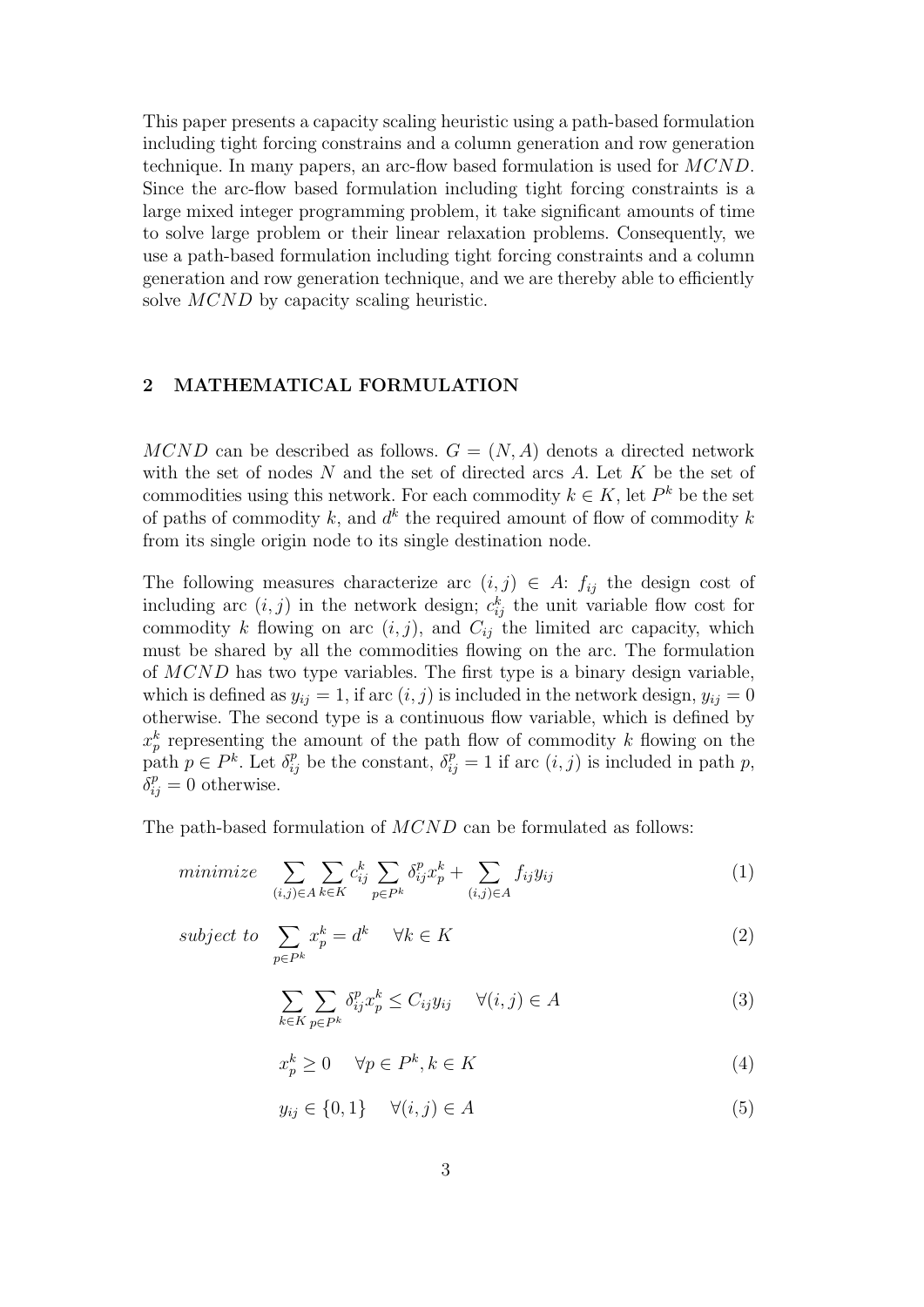The objective function (1) is the total cost, the sum of variable flow costs of commodities plus the sum of design costs in a given network design, and should be minimized. Constraints (2) are the flow conservation equations, representing the fact that the sum of path flows of commodity  $k$  is equal to the required amount. Constraints (3) provide the capacity constraints, which prohibit flowing if the arc is closed  $(y_{ij} = 0)$ , and allowing for flow up to the arc capacity if the arc is opened  $(y_{ij} = 1)$ . Constraints (4) ensure the nonnegativity of continuous variables and constraints (5) force binary variables to assume binary values.

When relaxing binary conditions (5), this linear relaxation problem is reduced to the following shortest path problem with arc length  $c_{ij}^k + f_{ij}/C_{ij}$ ,  $(i, j) \in$  $A, k \in K$ , since  $\sum_{k \in K} \sum_{p \in P^k} \delta_{ij}^p x_p^k = C_{ij} y_{ij}$  is set at the optimal solution.

$$
minimize \sum_{k \in K} \sum_{(i,j) \in A} (c_{ij}^k + f_{ij}/C_{ij}) \sum_{p \in P^k} \delta_{ij}^p x_p^k
$$
\n
$$
(6)
$$

$$
subject\ to\ \sum_{p\in P^k} x_p^k = d^k \quad \forall k \in K \tag{7}
$$

$$
x_p^k \ge 0 \quad \forall p \in P^k, k \in K \tag{8}
$$

This shortest problem is disjoint for each commodity and can be solved separately. But the lower bound derived from this relaxation is very weak, and the gap between the lower bound derived and the upper bound is relatively large.

Constraints (3) can be disaggregated for each commodity.

$$
\sum_{p \in P^k} \delta_{ij}^p x_p^k \le d^k y_{ij} \quad \forall (i, j) \in A, k \in K
$$
\n(9)

Constraints (9) are the forcing constraints, which prohibit flowing of commodity k if the arc is closed, and allow for flow up to the required amount if the arc is opened. These forcing constraints are redundant by constraints (3), and the number of constraints is very large. Since these constraints are very tight at the linear relaxation problem, they are added to the formulation in order to improve on the lower bound derived from the linear relaxation problem.

# **3 CAPACITY SCALING HEURISTIC**

The capacity scaling heuristic is an approximate iterative solution method for capacitated network problems based on changing arc capacities, which depend on flow volumes on arcs [19]. When solving the linear relaxation problem of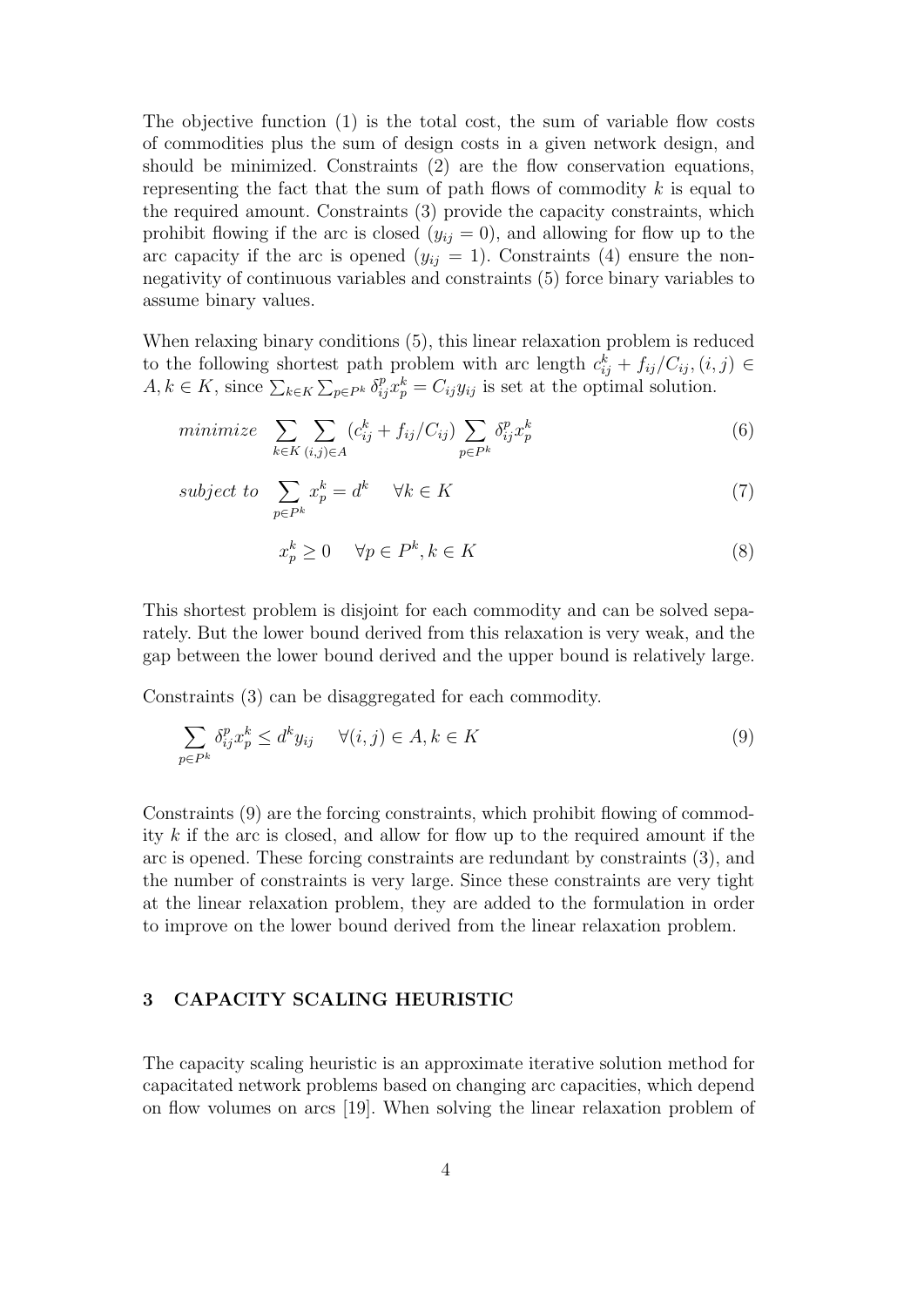

MCND, the capacity constraints (3), which define a variable upper bound on design variable  $y$  for arc flow  $X$ , is approximated by a linear function (Figure 1). The design variable is underestimated all over the domain. As a consequence, a relaxation solution may not be good approximation to find a feasible solution of MCND. If the optimal flow  $\tilde{X}$  of MCND is found, we should change capacity C to C', which is equal to  $\tilde{X}$  for each arc.  $\tilde{X}$  can be calculated by the equation  $\sum_{p\in P^k} \delta_{ij}^p x_p^k$ . Then we solve the linear relaxation problem with capacity  $C'$  again. As a result, 0 or 1 solutions for all design variables can be obtained. The multicommodity flow problem of all fixed design variables to these solutions is solved, and then the optimal value of MCND may be obtained. As a matter of course, finding the optimal flow of  $MCND$  is extremely difficult. If the near optimal flow can be found,  $C'$  can be estimated and a good approximate solution might be derived from it. On the other hand, by changing capacity  $C'$  a little bit at a time, we seek the near optimal flow.

The capacity scaling heuristic begins by solving the linear relaxation problem of  $MCND$  with  $\mathbb{C}'$  instead of  $\mathbb{C}$ . We set  $\mathbb{C}'(1) := \mathbb{C}$  initially. The linear relaxation problem  $LR(C'(l))$  with capacity  $C'(l)$  at the iteration l can be formulated as follows:

$$
minimize \sum_{(i,j)\in A} \sum_{k\in K} c_{ij}^k \sum_{p\in P^k} \delta_{ij}^p x_p^k + \sum_{(i,j)\in A} f_{ij} y_{ij}
$$
(10)

$$
subject to \sum_{p \in P^k} x_p^k = d^k \quad \forall k \in K \tag{11}
$$

$$
\sum_{k \in K} \sum_{p \in P^k} \delta_{ij}^p x_p^k \le C'_{ij}(l) y_{ij} \quad \forall (i, j) \in A
$$
\n(12)

$$
\sum_{p \in P^k} \delta_{ij}^p x_p^k \le d^k y_{ij} \quad \forall (i, j) \in A, k \in K
$$
\n(13)

$$
x_p^k \ge 0 \quad \forall p \in P^k, k \in K \tag{14}
$$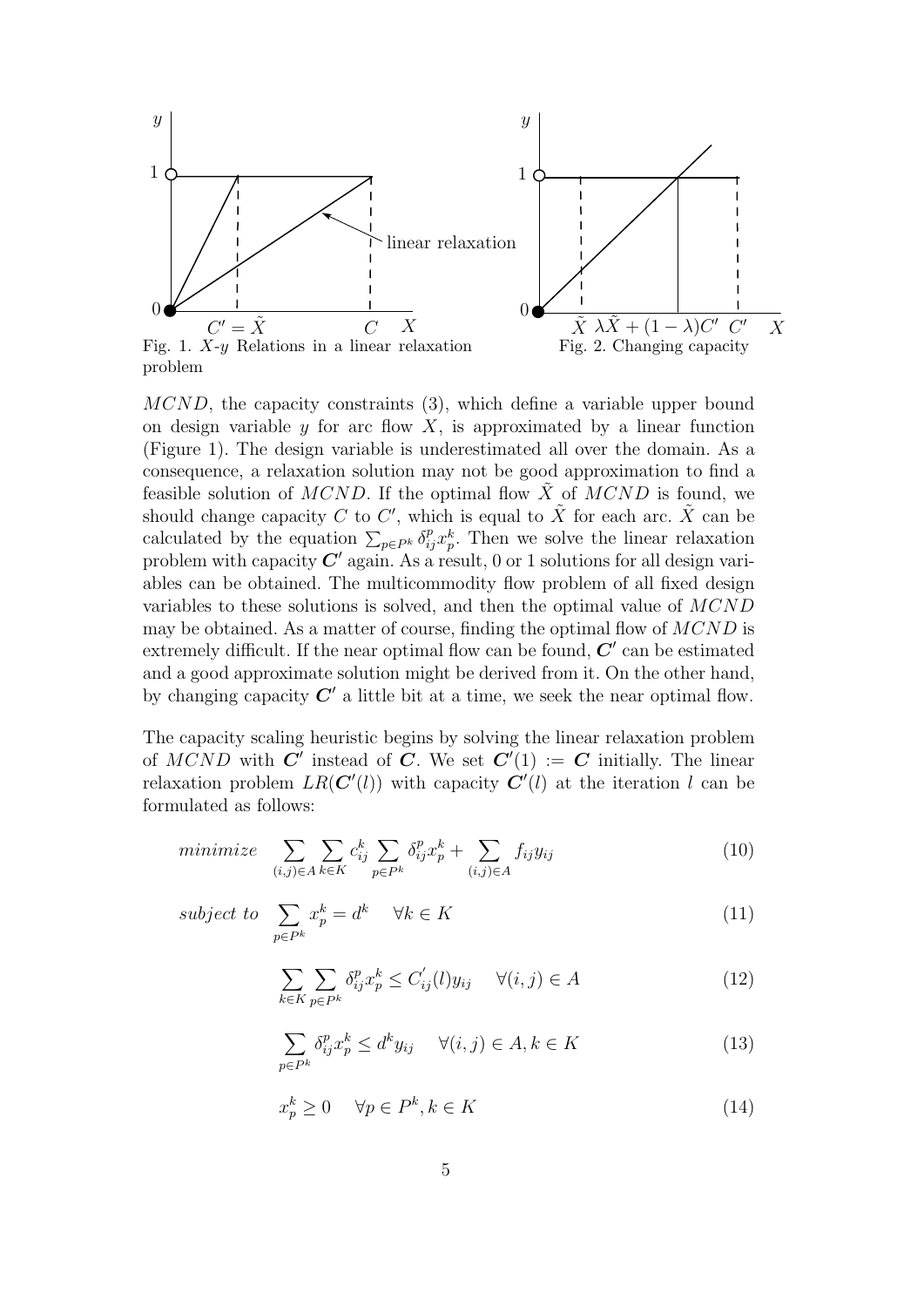$$
0 \le y_{ij} \le C_{ij}/C'_{ij}(l) \quad \forall (i,j) \in A \tag{15}
$$

The right-hand side of constraints (12) is changed to  $C'_{ij}(l)$ , and the righthand side of constraints (15) is changed to  $C_{ij}/C'_{ij}(l)$  to enable flow up to its original capacity  $C_{ii}$ .

Let  $\tilde{\boldsymbol{X}}$  be the optimal arc flow of  $LR(\boldsymbol{C}'(l))$ . At the next iteration, we substitute *C'* by  $\lambda \tilde{X} + (1 - \lambda)C'$  (Figure 2), where  $\lambda(0 \leq \lambda \leq 1)$  is a smoothing parameter preventing rapid jumping. If all design variables converge to zero or one in the solution of  $LR(\mathbf{C}'(l))$  at some iteration, then we solve the multicommodity network flow problem of all fixed design variables to these values, and a feasible solution to MCND is found. For obtaining converged solutions, it may require numerous iterations, or sometimes they may not be convergent. Consequently when most design variables converge to zero or one by a threshold value  $\epsilon$  and the number of free design variables is less than a certain number B, then a branch-and-bound algorithm is applied for free variables and the upper bound  $Z(l)$  is found. The capacity scaling heuristic stops when the iteration number exceeds the maximum iteration number  $MAXN$  and we have found the upper bound UB.

An outline of the capacity scaling heuristic proceeds as follows:

## **Capacity Scaling Heuristic**

- **1)** Set  $\lambda \in (0,1)$ ,  $\epsilon$ , MAXN and B.  $C'_{ij}(1) := C_{ij}$ ,  $(i, j) \in A$ , UB :=  $\infty$ ,  $l := 1$ .
- **2)** Solve  $LR(C'(l))$ . Let  $\tilde{\boldsymbol{X}}$  be the corresponding arc flow and  $\tilde{\boldsymbol{y}}$  the corresponding design solution.
- **3)** For each  $(i, j) \in A$ ,

$$
\bar{y}_{ij} := \begin{cases}\n0 & if \ \tilde{y}_{ij} < \epsilon \\
1 & if \ \tilde{y}_{ij} > 1 - \epsilon \\
free & otherwise.\n\end{cases}
$$
\n(16)

When the number of free variables of  $\bar{y}$  is less than B,

**a)** Solve the problem with design variable  $\bar{y}$  by a branch-and-bound algorithm. Let  $Z(l)$  be the corresponding upper bound.

**b)** If  $Z(l) < UB$ , then  $UB := Z(l)$ .

- **4)** If  $l \geq MAXN$  and  $UB \neq \infty$ , then stop the procedure.
- **5)**  $l := l + 1$ . For each  $(i, j) \in A$ ,  $C'_{ij}(l) := \lambda \tilde{X}_{ij} + (1 \lambda)C'_{ij}(l 1)$  and change the upper bound of  $y_{ij}$  to  $C_{ij}/C_{ij}^{'}(l)$ . Go to step 2.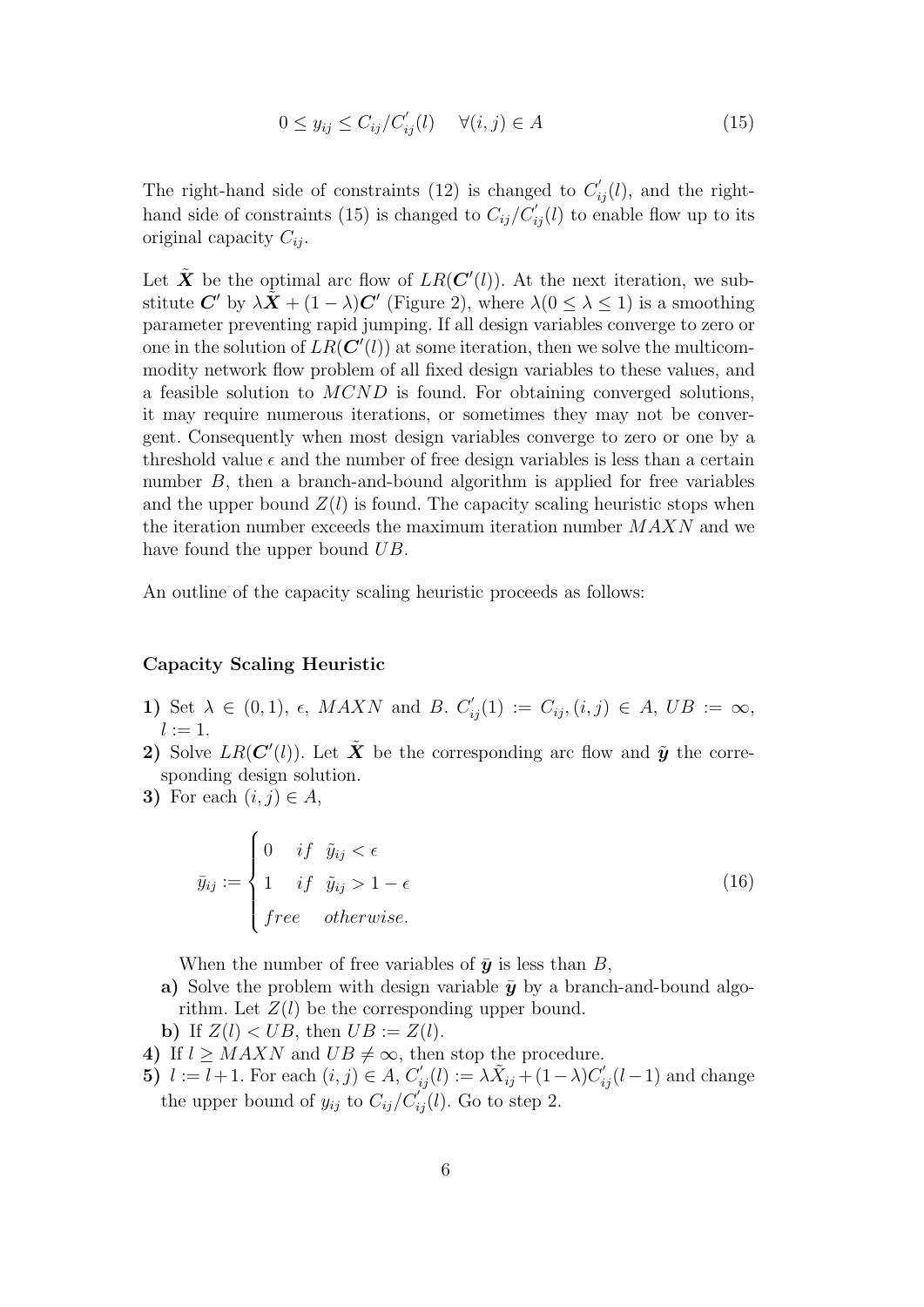## **4 COLUMN AND ROW GENERATION TECHNIQUE**

In the capacity scaling heuristic, the linear programming problem  $LR(\mathbf{C}'(l))$  is solved iteratively. Since  $LR(C'(l))$  has exponentially the large number of path flow variables and has the forcing constraints of the number of  $O(|K||A|)$ , not every variables and constraint can be included in the model when solving large instances. In order to solve larger instances efficiently, a column generation technique for path flow variables [20] is developed. This technique can also reduce the number of forcing constraints, which can be generated, as needed, via a column generation.

For each commodity k, let  $\bar{P}^k \subset P^k$  be the initial set of paths and  $\Delta_{ij}^p$  the constant,  $\Delta_{ij}^p = 1$  if path flow variable  $x_p^k, p \in \bar{P}^k$  exists in the formulation and  $(i, j)$  is included in path p,  $\Delta_{ij}^p = 0$  otherwise. Consequently the only forcing constrains in the formulation is  $\sum_{p \in P^k} \Delta_{ij}^p > 0$ .

We reformulate the restricted problem with capacity  $C'(l)$ , restricted path sets  $\bar{P}^k, k \in K$  and restricted forcing constraints from  $LR(\mathbf{C}'(l))$ , as following  $RLR(\mathbf{C}'(l), \bar{P});$ 

$$
minimize \sum_{(i,j)\in A} \sum_{k\in K} c_{ij}^k \sum_{p\in \bar{P}^k} \delta_{ij}^p x_p^k + \sum_{(i,j)\in A} f_{ij} y_{ij}
$$
\n
$$
(17)
$$

$$
subject to \sum_{p \in \bar{P}^k} x_p^k = d^k \quad \forall k \in K \tag{18}
$$

$$
\sum_{k \in K} \sum_{p \in \bar{P}^k} \delta_{ij}^p x_p^k \le C'_{ij}(l) y_{ij} \quad \forall (i, j) \in A
$$
\n(19)

$$
\sum_{p \in \bar{P}^k} \delta_{ij}^p x_p^k \le d^k y_{ij} \quad \forall (i, j) \in A, k \in K, \; if \; \sum_{p \in P^k} \Delta_{ij}^p > 0 \; (20)
$$

$$
x_p^k \ge 0 \quad \forall p \in \bar{P}^k, k \in K \tag{21}
$$

$$
0 \le y_{ij} \le C_{ij}/C'_{ij}(l) \quad \forall (i,j) \in A \tag{22}
$$

Let *s* be the dual variable for constraint (18),  $u(> 0)$  for constraint (19),  $w(\geq 0)$  for constraint (20). When solving  $RLR(\mathbf{C}'(l), \overline{P})$  optimally, a dual solution  $(s, u, w)$  is obtained. The reduced cost of path flow variable  $x_p^k$  is

$$
\sum_{(i,j)\in A} (c_{ij}^k + u_{ij} + w_{ij}^k) \delta_{ij}^p - s^k.
$$
\n(23)

The pricing problem is used for generating new path flow variables. The pricing problem of  $RLR(C'(l), \bar{P})$  is disjoint for each commodity k and then can be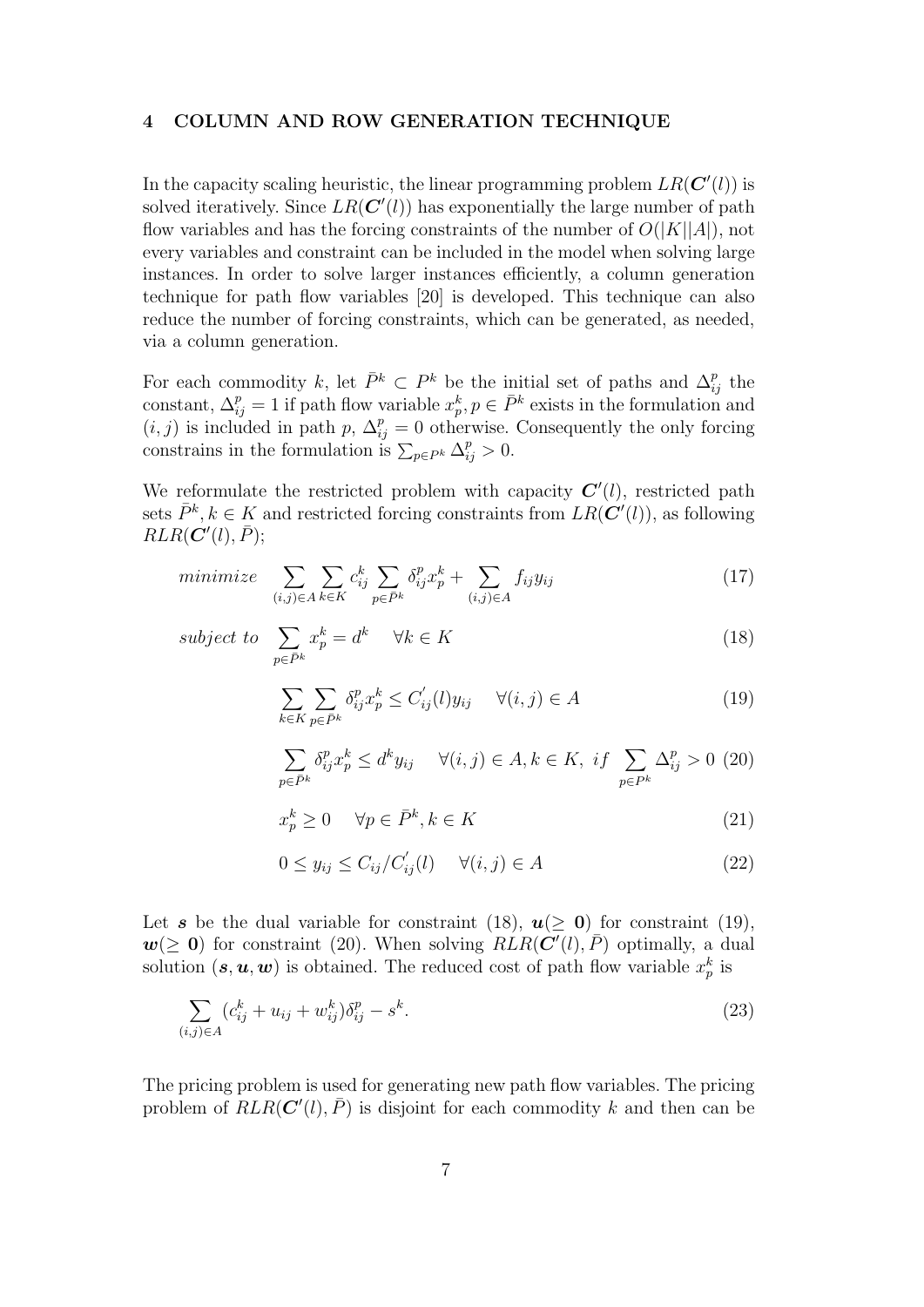solved separately. The pricing problem for commodity  $k$  is written as follows:

$$
z^{k} = minimize \sum_{p \in P^{k}} \sum_{(i,j) \in A} (c_{ij}^{k} + u_{ij} + w_{ij}^{k}) \delta_{ij}^{p} x_{p}^{k}
$$
\n(24)

$$
subject\ to\ \sum_{p \in P^k} x_p^k = d^k \tag{25}
$$

$$
x_p^k \ge 0 \quad \forall p \in P^k \tag{26}
$$

Given that  $u \geq 0$  and  $w \geq 0$ , this is a shortest path problem with nonnegative arc length  $c_{ij}^k + u_{ij} + w_{ij}^k$ ,  $(i, j) \in A$  and can be solved efficiently using Dijkstra's algorithm. Let  $p^*$  be the optimal path of this problem. If  $z^k < s^k$ , then the path flow variable  $x_{p^*}^k$  corresponding to the optimal path  $p^*$  has negative reduced cost. Then path  $p^*$  is added to  $\bar{P}^k$ , the new variable  $x_{p^*}^k$  is generated as a new column, and we have  $\Delta_{ij}^{p^*} := 1$ ,  $(i, j) \in p^*$ . Before adding the new path  $p^*$ , if  $\sum_{p\in P^k} \Delta_{ij}^p = 0$ ,  $(i, j) \in p^*$  and the forcing constraints do not exist, then they are also generated and added to  $RLR(\mathbf{C}'(l), \bar{P})$  as new rows.

To summarize, the algorithm with the column and row generation technique solving  $LR(\mathbf{C}'(l))$  is as follows:

#### **Column and Row Generation Technique**

- **1)** For each  $k \in K$ , set  $\overline{P}^k$  and  $\Delta_{ij}^p := 1$ ,  $(i, j) \in A$ ,  $p \in \overline{P}^k$ .
- 2) Solve  $RLR(C'(l), \bar{P})$ . Let  $(s, u, w)$  be a corresponding dual solution.
- **3)** For each  $k \in K$ ,
	- **a**) Solve the shortest path problem with the arc length  $c_{ij}^k + u_{ij} + w_{ij}^k$ ,  $(i, j) \in$ A. Let  $z^k$  be the length of shortest path  $p^*$ .
	- **b)** If  $z^k < s^k$ , then path  $p^*$  is added to  $\bar{P}^k$ , generate path variable  $x_{p^*}^k$  and  $\Delta_{ij}^{p^*} := 1, (i, j) \in p^*,$
	- **c)** For each  $(i, j) \in p^*$ , if  $\sum_{p \in P^k} \Delta_{ij}^p$  is grater than 0 from 0 in step b), then corresponding forcing constraints are generated and added to  $RLR(\mathbf{C}'(l), \bar{P})$ .
- **4)** If a new path is generated, then go to step 2, otherwise stop the procedure.

#### **5 COMPUTATIONAL EXPERIMENTS**

To evaluate the performance of the capacity scaling heuristic proposed in this paper, we compare its output to the optimal value or a lower bound using a branch-and-bound algorithm, as well as to the result of the simplex-based tabu search [11][13], the cycle-based tabu search [13], the path relinking [14] and the multilevel cooperative search [17]. The same two data sets by Crainic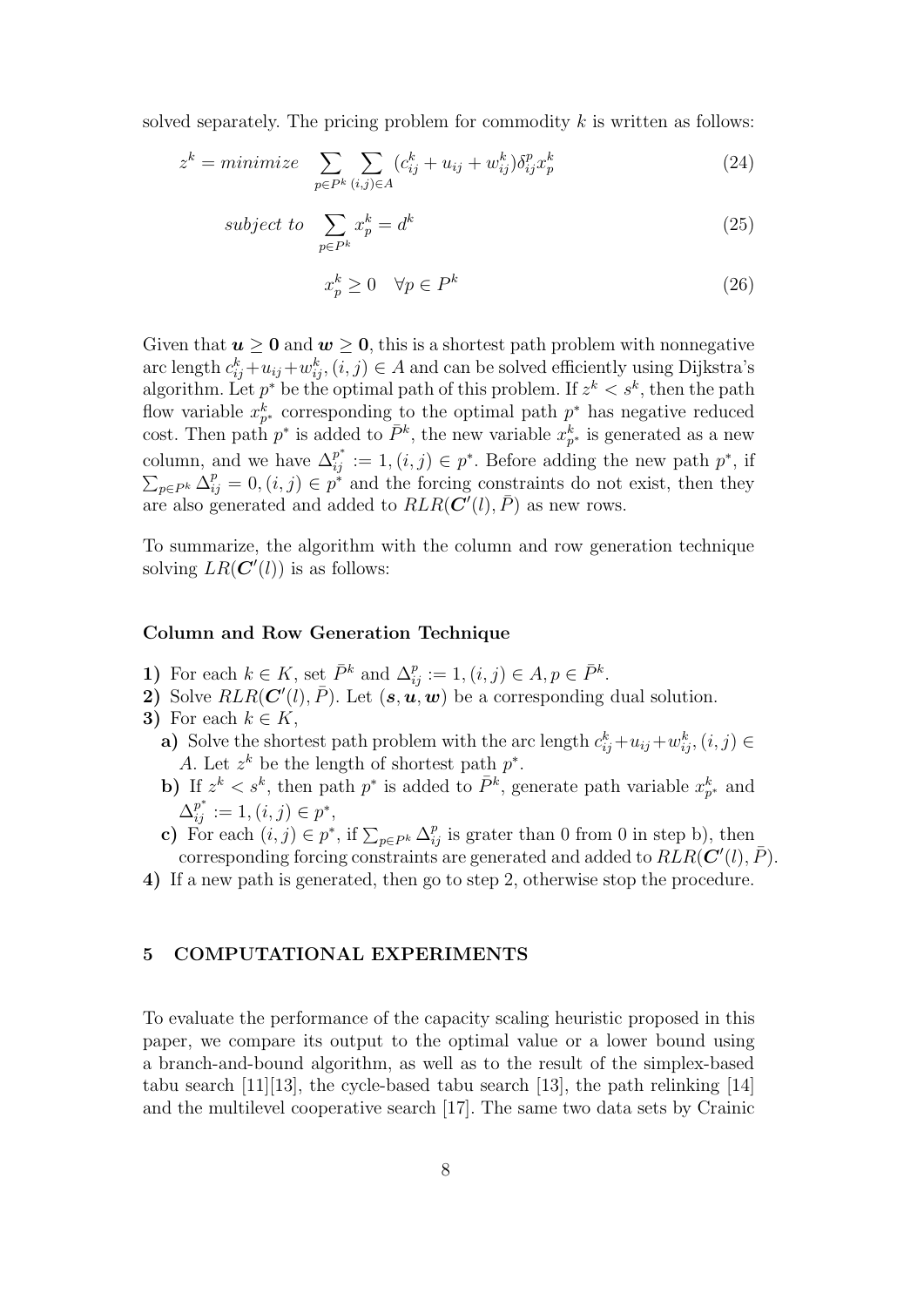Table 1 Computational results: C problems

| <b>METHOD</b>  | $GAP(\%)$ | <b>METHOD</b> | $GAP(\%)$ |
|----------------|-----------|---------------|-----------|
| <b>SIMPLEX</b> | 11.63     | SCALE(0.075)  | 2.52      |
| <b>CYCLE</b>   | 5.47      | SCALE(0.100)  | 2.54      |
| <b>RELINK</b>  | 5.08      | SCALE(0.125)  | 2.45      |
| <b>MULTI</b>   | 4.39      | SCALE(0.150)  | 2.60      |
| SCALE(0.025)   | 2.55      | SCALE(best)   | 2.28      |
| SCALE(0.050)   | 2.60      |               |           |

et al.[11] are used. A detailed description of these problem instances is given in  $[7][11]$ .

The first set of instances, denoted C, consists of 43 problem instances characterized by the number of nodes, the number of arcs and the number of commodities. Two letters are used to characterize the design cost level, "F" for high and "V" for low relatively to the flow cost, and the capacity level "T" for tight and "L" for loose compared to the total demand. The second set of instances, denoted R, consists of 153 problem instances characterized by three capacity levels, "C1", "C2", "C8", and three design cost levels, "F01", "F05", "F10". If the C value is small, the arc capacities are loose and if large, the arc capacities are tight compared to the total demand. If the F value is small, the design costs are low and if large, the design costs are high compared to the flow costs.

Our experiments were performed on an IBM compatible PC with Pentium 3.2GHz CPU, 1GBytes RAM. The computer code is written in Visual Basic.NET on WINDOWS XP. CPLEX 9.0, a mathematical programming solver by ILOG, is used to solve linear programming problems and mixed integer programming problems in the capacity scaling heuristic. In order to assess the solution quality relative to the optimal values or lower bounds, we solved all instances using the branch-and-bound algorithm of CPLEX and a limit of 10 hours of computation time was imposed for each instance. If the problem cannot be solved optimally within the limit computation time, the best lower bound found in the branch-and-bound algorithm is used instead of the optimal value.

A smoothing parameter  $\lambda$  was calibrated and six values, 0.025, 0.050, 0.075, 0.100, 0.125, 0.150 were tested. A branch-and-bound execution parameter, B=75 for each instance.

Table 1 displays the average of results for the first set, the C problems. Column GAP displays the percentages of the average gap relative to the optimal value/lower bound by CPLEX for the upper bound by each heuristic. SIMPLEX is the result by the simplex-based tabu search, CYCLE by the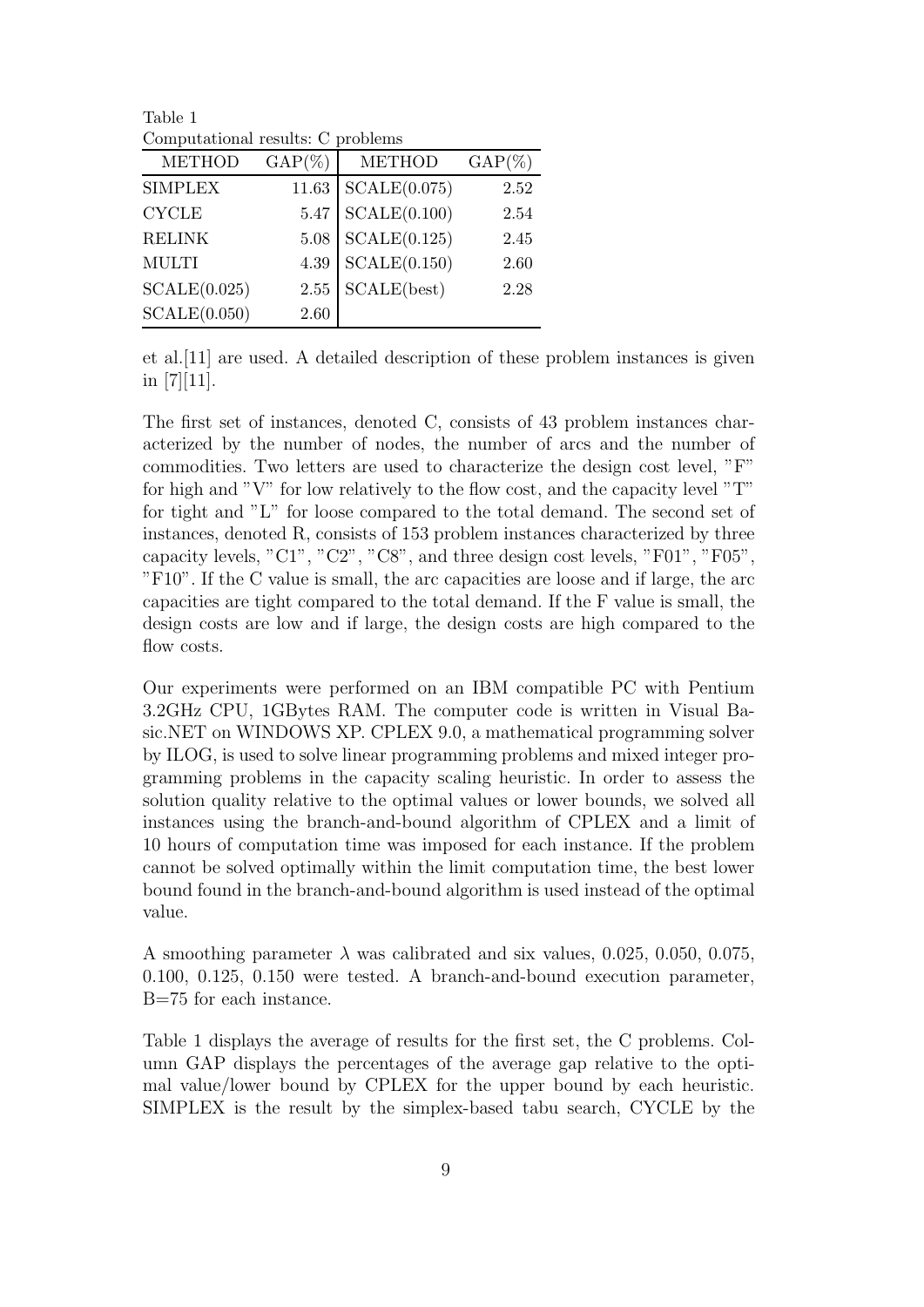| Table 2                           |  |
|-----------------------------------|--|
| Computational results: C problems |  |

| PROB         | <b>OPT</b> | <b>SIMP</b> | <b>CYC</b> | <b>REL</b> | <b>MUL</b> | <b>SCA</b> | GAP      | <b>IMPR</b> |
|--------------|------------|-------------|------------|------------|------------|------------|----------|-------------|
|              | /LB        | <b>LEX</b>  | LE         | <b>INK</b> | TI         | LE         | $(\%)$   | $OV(\%)$    |
| 20,100,10VL  | $14712^O$  | 14712       | 14712      | 14712      | 14712      | 14712      | 0.00     | 0.00        |
| 20,100,10FL  | $14941^O$  | 15889       | 14941      | 14941      | 14941      | 15037      | 0.64     | $0.64\,$    |
| 20,100,10FT  | $49899^O$  | 51654       | 49899      | 49899      | 49937      | 50771      | 1.75     | 1.75        |
| 25,100,30VT  | $365272^O$ | 365272      | 365385     | 365385     | 365385     | 365272     | 0.00     | 0.00        |
| 25,100,30FL  | $37055^O$  | 38804       | 37583      | 37654      | 37607      | 37471      | 1.12     | $-0.12*$    |
| 25,100,30FT  | $85530^O$  | 86445       | 86296      | 86428      | 86461      | 85801      | 0.32     | $-0.57*$    |
| 20,230,40VL  | $423848^O$ | 425046      | 424778     | 424385     | 426702     | 424075     | $0.05\,$ | $-0.07*$    |
| 20,230,40VT  | $371475^O$ | 371816      | 371893     | 371811     | 371475     | 371906     | 0.12     | 0.12        |
| 20,230,40FT  | $643036^O$ | 644172      | 645812     | 645548     | 652894     | 644483     | 0.23     | $0.05\,$    |
| 20,300,40VL  | $429398^O$ | 429912      | 429535     | 429398     | 429837     | 429398     | $0.00\,$ | $0.00\,$    |
| 20,300,40FL  | $586077^O$ | 589190      | 593322     | 590427     | 593544     | 587800     | 0.29     | $-0.24*$    |
| 20,300,40VT  | $464509^O$ | 464509      | 464724     | 464509     | 466004     | 464569     | 0.01     | $0.01\,$    |
| 20,300,40FT  | $604198^O$ | 606364      | 607100     | 609990     | 619203     | 604198     | $0.00\,$ | $-0.36*$    |
| 20,230,200VL | $92598^L$  | 122592      | 98995      | 100404     | 98582      | 94247      | 1.78     | $-4.40*$    |
| 20,230,200FL | $133512^L$ | 188590      | 146535     | 147988     | 143150     | 137642     | 3.09     | $-3.85*$    |
| 20,230,200VT | $97344^L$  | 118057      | 104752     | 104689     | 102030     | 97968      | 0.64     | $-3.98*$    |
| 20,230,200FT | $132432^L$ | 182829      | 147385     | 147554     | 141188     | 136130     | 2.79     | $-3.58*$    |
| 20,300,200VL | $73759^L$  | 88398       | 80819      | 78184      | 78210      | 74913      | 1.56     | $-4.18*$    |
| 20,300,200FL | $111655^L$ | 151317      | 123347     | 123484     | 121951     | 115784     | 3.70     | $-5.06*$    |
| 20,300,200VT | $74991^O$  | 82724       | 79619      | 78867      | 77251      | 75302      | 0.42     | $-2.52*$    |
| 20,300,200FT | $104334^L$ | 135593      | 114484     | 113584     | 111173     | 107858     | 3.38     | $-2.98*$    |

*O*:optimal value; *L*:lower bound; \*:best upper bound is found.

cycle-based tabu search, RELINK by the path relinking, MULTI by the multilevel cooperative search and  $\text{SCALE}(\lambda)$  by the capacity scaling heuristic with smoothing parameter  $\lambda$ . SCALE(best) is the result of the best values among all parameters.

Tables 2 and 3 display the detailed results for C problems. Column PROB indicates the number of nodes, arcs, commodities, and the design cost level and the capacity level. Column OPT/LB corresponds to the optimal value/lower bound by CPLEX. " $O$ " indicates that the optimal value is found and " $L$ " indicates that the algorithm stopped due to the time limit condition and this value is a lower bound. Column SCALE displays the best results found among all parameters by the capacity scaling heuristic. Column GAP displays the gaps relative to the optimal value/lower bound by CPLEX for the upper bound by the capacity scaling heuristic. Column IMPROV displays the percentage of improvement of the upper bound by the capacity scaling heuristic relative to the current best upper bound. " ∗ " indicates that the best upper bound is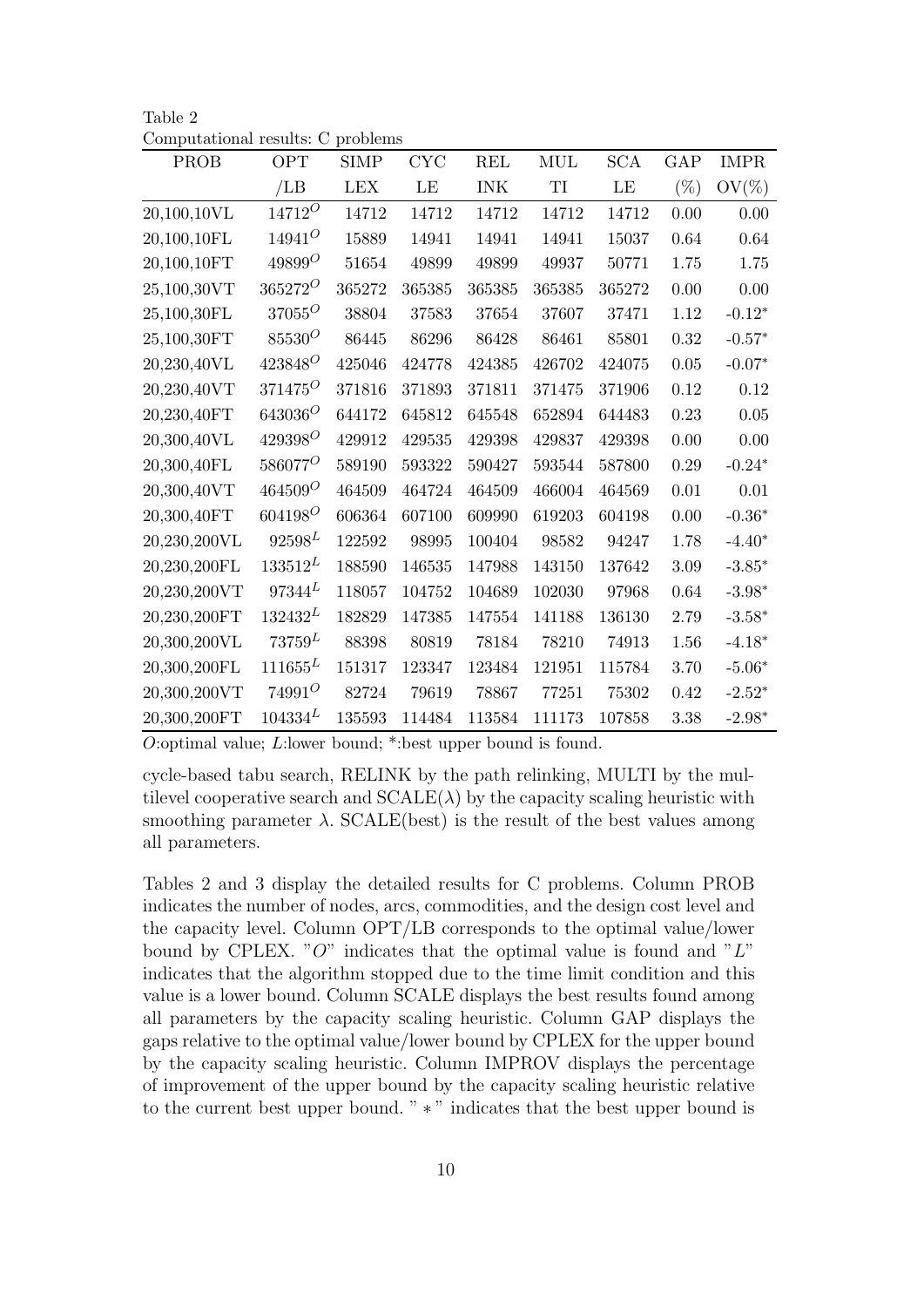| Table 3                           |  |
|-----------------------------------|--|
| Computational results: C problems |  |

| <b>PROB</b>         | <b>OPT</b>  | <b>SIMP</b> | CYC    | <b>REL</b> | MUL    | <b>SCA</b> | GAP    | <b>IMPR</b> |
|---------------------|-------------|-------------|--------|------------|--------|------------|--------|-------------|
|                     |             |             |        |            |        |            |        |             |
|                     | /LB         | <b>LEX</b>  | LE     | <b>INK</b> | TI     | LE         | $(\%)$ | $OV(\%)$    |
| 100,400,10 VL       | $28423^O$   | 28485       | 28677  | 28485      | 28553  | 28426      | 0.01   | $-0.21*$    |
| 100,400,10 FL       | $23949^O$   | 24912       | 23949  | 24022      | 24022  | 24459      | 2.13   | 2.13        |
| 100,400,10 FT       | $59470^L$   | 71128       | 67014  | 65278      | 66284  | 73566      | 23.70  | 12.70       |
| 100,400,30 VT       | $384560^L$  | 385185      | 385508 | 384926     | 385282 | 384883     | 0.08   | $-0.01*$    |
| $100,\!400,\!30$ FL | $47459^L$   | 58773       | 51552  | 51325      | 50456  | 51956      | 9.48   | 2.97        |
| 100,400,30 FT       | $127825^L$  | 149282      | 145144 | 141359     | 145721 | 144314     | 12.90  | $2.09\,$    |
| 30,520,100VL        | $53958^L$   | 56426       | 54958  | 54904      | 55754  | 54088      | 0.24   | $-1.49*$    |
| 30,520,100FL        | $91285^L$   | 104117      | 99586  | 102054     | 99817  | 94801      | 3.85   | $-4.80*$    |
| 30,520,100VT        | $51825^L$   | 53288       | 52985  | 53017      | 53512  | 52282      | 0.88   | $-1.33*$    |
| 30,520,100FT        | $94646^L$   | 107894      | 105523 | 106130     | 102477 | 98839      | 4.43   | $-3.55*$    |
| 30,700,100VL        | $47603^O$   | 48984       | 48398  | 48723      | 48869  | 47635      | 0.07   | $-1.58*$    |
| 30,700,100FL        | $58772^L$   | 65356       | 62471  | 63091      | 63756  | 60194      | 2.42   | $-3.64*$    |
| 30,700,100VT        | $45552^L$   | 47083       | 47025  | 47209      | 47457  | 46169      | 1.35   | $-1.82*$    |
| 30,700,100FT        | $54233^L$   | 58804       | 57886  | 56576      | 56910  | 55359      | 2.08   | $-2.15*$    |
| 30,520,400VL        | $111992^L$  | 125831      | 120652 | 119416     | 115671 | 112846     | 0.76   | $-2.44*$    |
| 30,520,400FL        | $146809^L$  | 177409      | 161098 | 163112     | 156601 | 149446     | 1.80   | $-4.57*$    |
| 30,520,400VT        | $114237^L$  | 125518      | 121588 | 120170     | 120980 | 114641     | 0.35   | $-4.60*$    |
| 30,520,400FT        | $150009^L$  | 174526      | 167939 | 163675     | 160217 | 152744     | 1.82   | $-4.66*$    |
| 30,700,400VL        | $96741^{L}$ | 110000      | 106777 | 105116     | 102631 | 97972      | 1.27   | $-4.54*$    |
| 30,700,400FL        | $130724^L$  | 165484      | 148950 | 145026     | 143988 | 135064     | 3.32   | $-6.20*$    |
| 30,700,400VT        | $94118^L$   | 103768      | 101672 | 101212     | 99195  | 95306      | 1.26   | $-3.92*$    |
| 30,700,400FT        | $127666^L$  | 150919      | 142778 | 141013     | 138266 | 130148     | 1.94   | $-5.87*$    |

*O*:optimal value; *L*:lower bound; \*:best upper bound is found.

found by the capacity scaling heuristic.

In Table 1, when compared to MULTI, which is the best result among four other heuristics, the capacity scaling heuristic improves the gaps ranging from 1.79% to 2.11%. In Tables 2 and 3, for each instance, the capacity scaling heuristic improves the gaps of maximum 6.20%, and finds the best new solutions for 31 out of 43 problems in set C. The superiority of the capacity scaling heuristic appears to be especially greater when the number of commodities is greater than or equal to 100. For these large difficult problems, the minimum improvement is 1.33% and the maximum 6.20% for the current best upper bound.

Tables 4 and 5 display the computation times in CPU seconds for the capacity scaling heuristic and three other heuristics, computational times of which are reported in the papers. OPT/LB and SCALE were performed with the same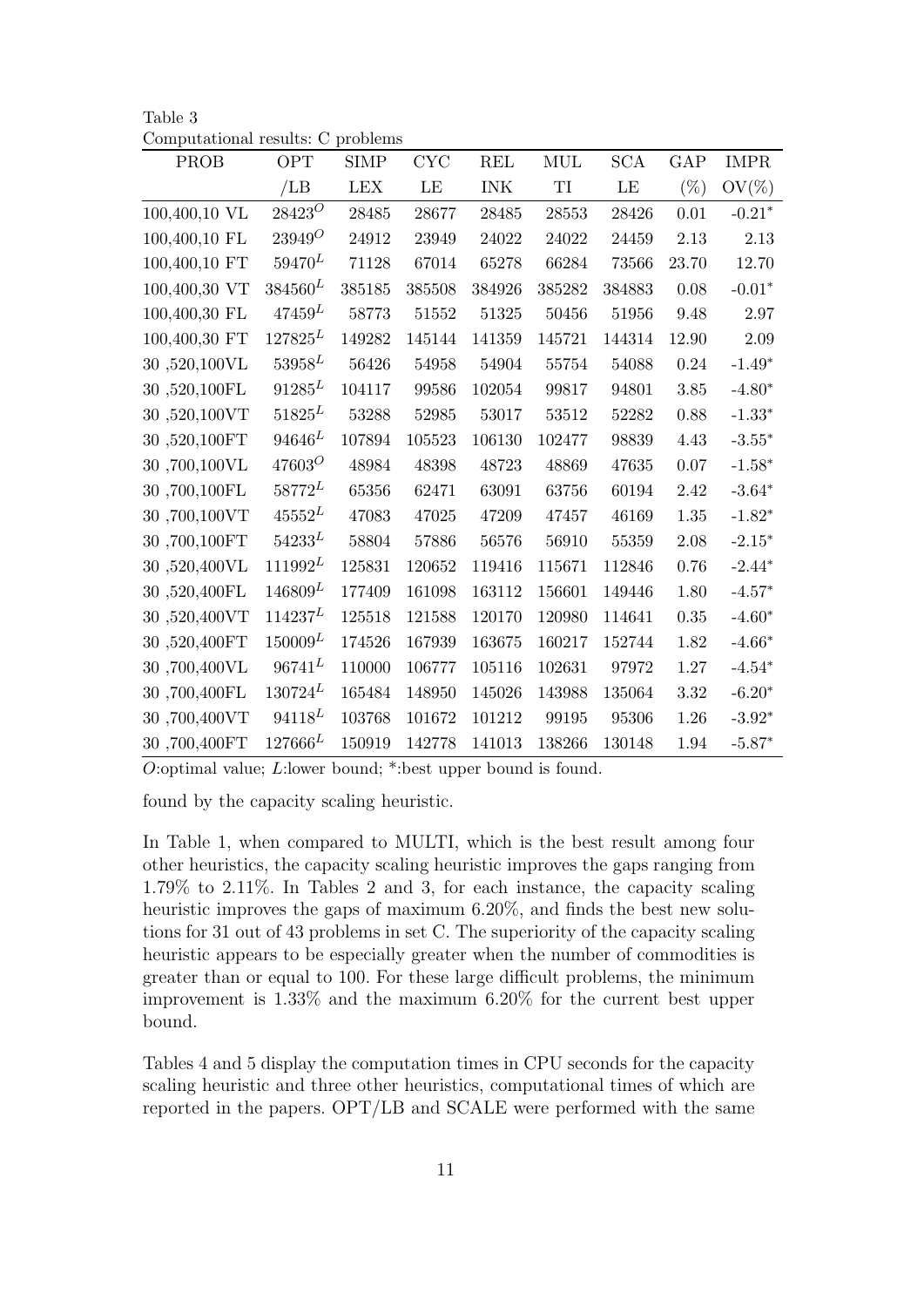| PROB          | OPT/LB           | <b>SIMPEX</b> | $\ensuremath{\mathrm{CYCLE}}$ | <b>RELINK</b> | <b>SCALE</b> |
|---------------|------------------|---------------|-------------------------------|---------------|--------------|
| 20,100,10,VL  | 0.17             | 5.60          | 48.9                          | 12.5          | 1.3          |
| 20,100,10,FL  | 11.11            | 8.37          | 53.8                          | 14.1          | 7.1          |
| 20,100,10,FT  | 2.91             | 17.10         | 51.2                          | 24.1          | 3.7          |
| 25,100,30,VT  | 0.63             | 16.57         | 223.7                         | 101.4         | 3.2          |
| 25,100,30,FL  | 182.50           | 33.01         | 215.4                         | 75.2          | 14.7         |
| 25,100,30,FT  | 46.45            | 71.84         | 224.6                         | 97.0          | 10.0         |
| 20,230,40,VL  | 1.74             | 71.29         | 370.3                         | 148.8         | $3.0\,$      |
| 20,230,40,VT  | 9.01             | 90.28         | 435.6                         | 156.9         | 3.3          |
| 20,230,40,FT  | 30.11            | 121.79        | 423.3                         | 172.2         | 3.8          |
| 20,300,40,VL  | $1.13\,$         | 71.05         | 611.5                         | 224.9         | 3.2          |
| 20,300,40,FL  | 22.97            | 113.44        | 581.9                         | 228.3         | 6.2          |
| 20,300,40,VT  | 12.69            | 145.33        | 589.6                         | 247.9         | 3.8          |
| 20,300,40,FT  | 11.80            | 123.42        | 560.4                         | 214.4         | 4.4          |
| 20,230,200,VL | $\boldsymbol{t}$ | 504.50        | 2663.2                        | 2494.9        | 442.1        |
| 20,230,200,FL | $\boldsymbol{t}$ | 491.63        | 2718.3                        | 2878.3        | 1658.0       |
| 20,230,200,VT | $\boldsymbol{t}$ | 548.36        | 2565.7                        | 2210.9        | 523.5        |
| 20,230,200,FT | $\boldsymbol{t}$ | 889.69        | 3120.1                        | 3385.8        | 1943.8       |
| 20,300,200,VL | $\boldsymbol{t}$ | 982.21        | 4086.8                        | 3566.0        | 347.7        |
| 20,300,200,FL | $\bar{t}$        | 1316.75       | 4367.9                        | 4012.6        | 1289.9       |
| 20,300,200,VT | 35575.48         | 938.29        | 3807.9                        | 3924.2        | 428.7        |
| 20,300,200,FT | $t\,$            | 1065.88       | 4657.5                        | 3857.1        | 1721.7       |

Table 4 Computation times: C problems (seconds)

PC with 3.2GHz CPU. SIMPLEX was performed by a SUN Ultra60/2300 workstation with 296MHz 2CPUs (one CPU use), 2GBytes RAM, and CY-CLE and RELINK were performed by a SUN Enterprise 10000 with 400 MHz 64CPUs (one CPU use), 64GBytes RAM. "t" indicates that the branch-andbound algorithm stopped due to the time limit condition, and  $X$  indicates that no feasible solution can be found. Small instances can be solved optimally by CPLEX, but CPLEX can identify no feasible solution for some large instances. Due to the fact that different CPUs were used, these computation times cannot be compared directly. But the computational times by the capacity scaling heuristic are reasonable and generally short compared to other heuristics.

Table 6 displays the distribution of the average gaps relative to the optimal value/upper bound by CPLEX for the upper bound by each heuristic according to the capacity level and the design cost level in set R. Table 7 displays the same information but according to problem dimensions. In both tables, "1)" indicates that the gaps are calculated by the difference between the op-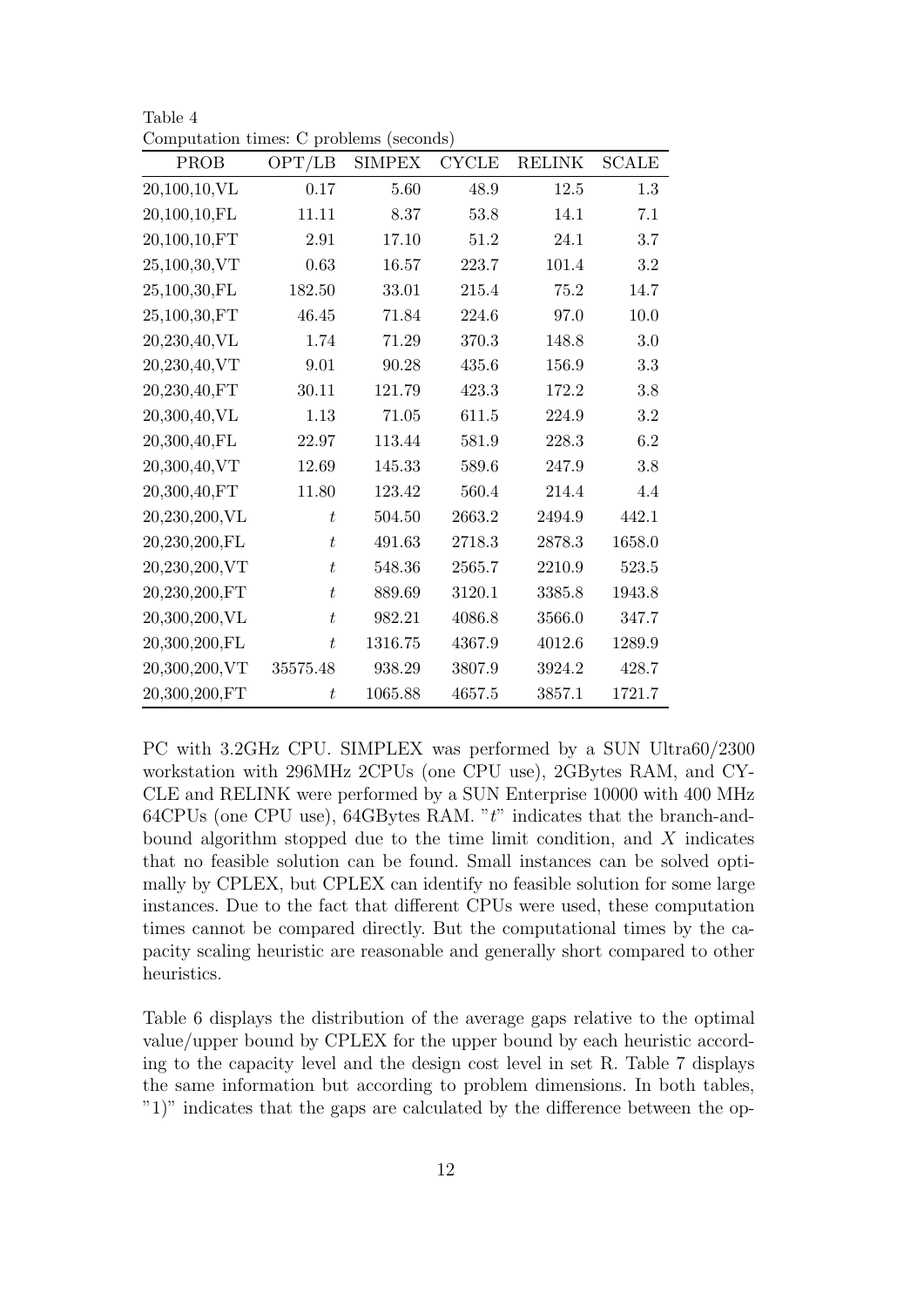| Computation times: C problems (seconds) |                  |               |              |               |              |
|-----------------------------------------|------------------|---------------|--------------|---------------|--------------|
| PROB                                    | OPT/LB           | <b>SIMPEX</b> | <b>CYCLE</b> | <b>RELINK</b> | <b>SCALE</b> |
| $100,400,10$ , VL                       | 2.33             | 32.66         | 336.3        | 89.2          | 5.8          |
| 100,400,10,FL                           | 4752.01          | 33.00         | 306.8        | 82.9          | 93.3         |
| 100,400,10,FT                           | $\boldsymbol{t}$ | 81.23         | 626.5        | 209.9         | 55.6         |
| 100,400,30, VT                          | $\boldsymbol{t}$ | 277.50        | 1975.3       | 492.8         | 17.8         |
| 100,400,30, FL                          | $\boldsymbol{t}$ | 100.16        | 1300.6       | 315.0         | 621.5        |
| 100,400,30,FT                           | $\boldsymbol{t}$ | 215.71        | 1870.0       | 480.9         | 153.9        |
| 30,520,100,VL                           | 12725.17         | 995.64        | 3356.0       | 1194.1        | 26.9         |
| 30,520,100,FL                           | $t\,$            | 939.24        | 4032.4       | 1460.0        | 406.5        |
| 30,520,100,VT                           | $\boldsymbol{t}$ | 1218.52       | 3481.1       | 1513.7        | 37.3         |
| 30,520,100,FT                           | $\bar{t}$        | 670.29        | 3927.4       | 1522.7        | 199.7        |
| 30,700,100,VL                           | 402.39           | 1265.11       | 4396.4       | 1860.6        | 38.5         |
| 30,700,100,FL                           | $\boldsymbol{t}$ | 1479.59       | 4755.0       | 1837.5        | 114.5        |
| 30,700,100,VT                           | $\boldsymbol{t}$ | 2426.02       | 4560.1       | 1894.1        | 46.3         |
| 30,700,100,FT                           | t                | 1735.72       | 4866.1       | 1706.1        | 96.8         |
| 30,520,400,VL                           | $\boldsymbol{t}$ | 5789.27       | 36530.8      | 27477.4       | 568.0        |
| 30,520,400,FL                           | t(X)             | 6406.62       | 42929.6      | 36669.3       | 2610.4       |
| 30,520,400,VT                           | t(X)             | 6522.23       | 28214.0      | 23089.1       | 230.0        |
| 30,520,400,FT                           | t(X)             | 8415.24       | 40010.9      | 52173.2       | 1673.9       |
| 30,700,400,VL                           | t(X)             | 12636.2       | 24816.8      | 22314.8       | 474.8        |
| 30,700,400,FL                           | t(X)             | 11367.7       | 69540.1      | 75664.9       | 1782.9       |

Table 5

*t*:time limit *X*:no feasible solution is found by CPLEX.

30 ,700,400,VT *t*(*X*) 15879.5 34974.9 24288.9 749.1 30 ,700,400,FT *t*(*X*) 11660.4 51877.9 44936.4 1487.1

timal value/upper bound by CPLEX and the upper bound by each heuristic. A real gap is calculated by the optimal value/lower bound, but we show this gap to be compared to the results of other heuristics. "2)" indicates that the gaps are calculated by the difference between the optimal value/lower bound by CPLEX and the upper bound by the capacity scaling heuristic. Column CAPACITY indicates the capacity level, Column FIXED COST the design cost level. Column BEST displays the number of problems, the best solutions of which are found by the capacity scaling heuristic, out of the number of problems.

In Table 6, the gaps by the capacity scaling heuristic are smaller than other heuristics in all cases. The average gap relative to the optimal value/upper bound by the capacity scaling heuristic is 0.27% and all gaps are less than 0.8%. The average gap relative to the optimal value/lower bound is 1.10%. The minimum gap is 0.06% and the maximum gap is 2.38%. The best upper bounds are found for more than 60% of problems in each category. The capacity scaling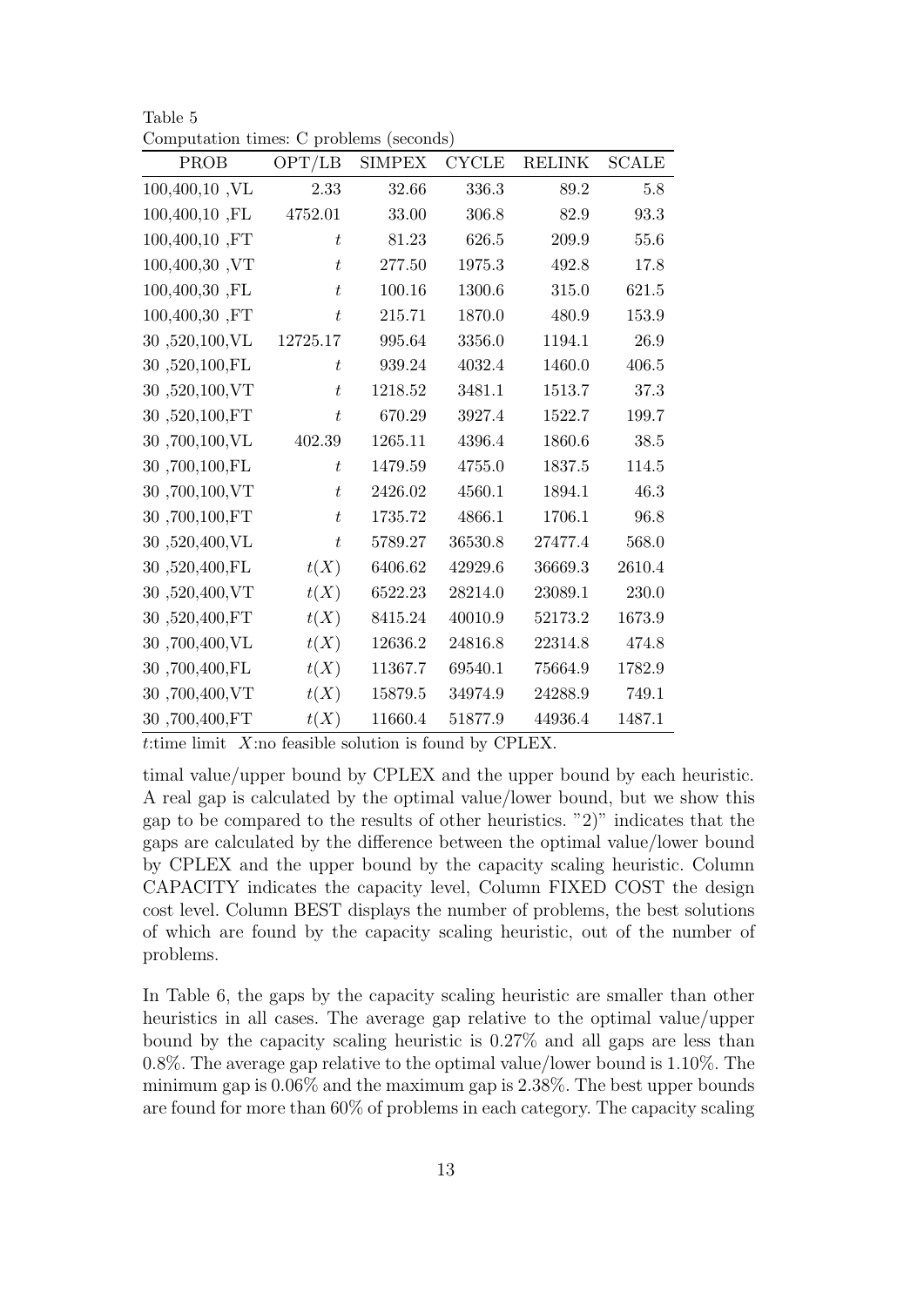| Computational results according to fixed cost and capacity level: R problems |                |               |              |               |              |              |             |  |
|------------------------------------------------------------------------------|----------------|---------------|--------------|---------------|--------------|--------------|-------------|--|
| <b>CAPA</b>                                                                  | <b>FIXED</b>   | <b>SIMPEX</b> | <b>CYCLE</b> | <b>RELINK</b> | <b>SCALE</b> | <b>SCALE</b> | <b>BEST</b> |  |
| <b>CITY</b>                                                                  | <b>COST</b>    | $(\%)^{1)}$   | $(\%)^{1)}$  | $(\%)^{1)}$   | $(\%)^{1)}$  | $(\%)^{2)}$  |             |  |
| 1                                                                            | 1              | 2.49          | 1.48         | 0.76          | 0.06         | 0.06         | 11/18       |  |
| 1                                                                            | $\overline{5}$ | 12.31         | 3.49         | 2.43          | 0.29         | 0.78         | 12/18       |  |
| 1                                                                            | 10             | 19.86         | 3.55         | 3.09          | $-0.14$      | 1.46         | 13/18       |  |
| $\overline{2}$                                                               | $\mathbf{1}$   | 2.21          | 1.31         | 0.78          | 0.09         | 0.16         | 11/18       |  |
| $\overline{2}$                                                               | $\overline{5}$ | 9.16          | 3.68         | 2.64          | 0.28         | 0.96         | 13/18       |  |
| $\overline{2}$                                                               | 10             | 14.45         | 4.27         | 3.04          | 0.26         | 1.80         | 12/18       |  |
| 8                                                                            | $\mathbf{1}$   | 2.96          | 1.74         | 1.15          | 0.33         | 0.64         | 9/15        |  |
| 8                                                                            | 5              | 6.33          | 4.14         | 3.23          | 0.72         | 1.90         | 13/15       |  |
| 8                                                                            | 10             | 8.60          | 4.40         | 4.11          | 0.66         | 2.38         | 12/15       |  |
|                                                                              | AVERAGE/TOTAL  | 8.87          | 3.10         |               | 0.27         | 1.10         | 106/153     |  |

AVERAGE/TOTAL 8.87 3.10 - 0.27 1.10 106/153 1):gaps between optimal value/upper bound by CPLEX and upper bound by

heuristic

2):gaps between optimal value/lower bound by CPLEX and upper bound by heuristic

heuristic finds the best new solutions for 106 out of 153 problems in set R. In Table 7, the gaps by the capacity scaling heuristic are smaller than other heuristics in most cases, except small instances such as 10 or 25 commodities. The best upper bounds are found for 8 or 9 out of 9 problems in difficult categories such that both the number of commodities and arcs are greater than or equal to 40. All gaps relative to the optimal value/upper bound are less than 1.3%. The minimum gap relative to the optimal value/lower bound is 0.07% and the maximum gap is 3.42%.

The capacity scaling heuristic proposed in this paper performs satisfactorily for the multicommodity capacitated network design problem. By these computational results, we report that the capacity scaling heuristic can offer high quality solutions with a reasonable computation time and improve most current best solutions.

## **6 CONCLUSION**

Table 6

In this paper, we proposed a capacity scaling heuristic using the column generation and row generation technique for the strong formulation of the multicommodity capacitated network design problem. The performance of the capacity scaling heuristic was evaluated by solving 196 problem instances of two data sets. Computational results are satisfactory and the capacity scaling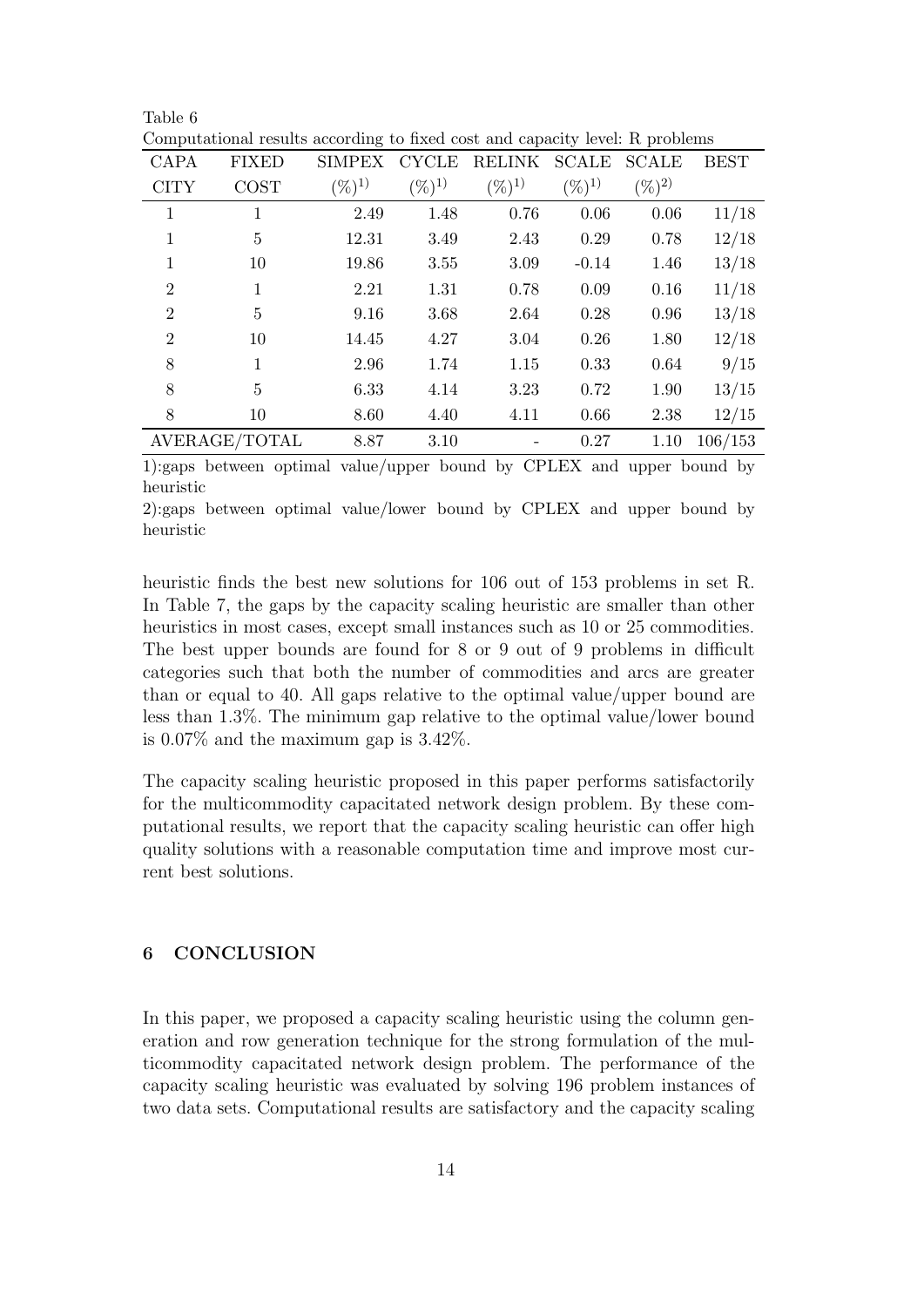| Computational results according to problem uniclisions. It problems |               |              |             |              |              |             |
|---------------------------------------------------------------------|---------------|--------------|-------------|--------------|--------------|-------------|
| N ,  A ,  K                                                         | <b>SIMPEX</b> | <b>CYCLE</b> | RELINK      | <b>SCALE</b> | <b>SCALE</b> | <b>BEST</b> |
|                                                                     | $(\%)^{1}$    | $(\%)^{1)}$  | $(\%)^{1)}$ | $(\%)^{1)}$  | $(\%)^{2}$   |             |
| 10,25,10                                                            | $0.62\,$      | $0.00\,$     | $0.00\,$    | 0.64         | 0.64         | 0/6         |
| 10,25,25                                                            | $0.57\,$      | 0.78         | 0.23        | 0.11         | 0.11         | 3/6         |
| 10,25,50                                                            | 0.54          | 1.63         | 0.61        | 0.07         | 0.07         | 2/6         |
| 10,50,10                                                            | 1.81          | 0.11         | $0.08\,$    | 0.45         | 0.45         | 0/9         |
| 10,50,25                                                            | 2.78          | 0.48         | $0.36\,$    | $0.52\,$     | 0.52         | 2/9         |
| 10,50,50                                                            | 7.69          | 2.47         | 1.14        | 0.20         | 0.20         | 8/9         |
| 10,75,10                                                            | 2.04          | 0.41         | 0.04        | 1.28         | 1.28         | 0/9         |
| 10,75,25                                                            | 4.03          | 0.91         | 0.41        | 0.79         | 0.79         | 3/9         |
| 10,75,50                                                            | 8.96          | 2.87         | 1.52        | 0.31         | $0.31\,$     | 9/9         |
| 20,100,40                                                           | 5.00          | 2.78         | 1.37        | 0.68         | 0.68         | 8/9         |
| 20,100,100                                                          | $\,9.03\,$    | 2.69         | $2.05\,$    | $0.16\,$     | 0.19         | 9/9         |
| 20,100,200                                                          | 8.06          | 5.12         | 4.55        | 0.06         | 0.49         | 9/9         |
| 20,200,40                                                           | 8.43          | 3.51         | 3.59        | 1.27         | 1.60         | 9/9         |
| 20,200,100                                                          | 16.87         | 6.33         | 4.93        | $-0.01$      | 1.60         | 9/9         |
| 20,200,200                                                          | 24.41         | 6.82         | 5.41        | $-0.50$      | 1.93         | 9/9         |
| 20,300,40                                                           | 6.47          | 2.90         | $2.08\,$    | 0.71         | 1.91         | 8/9         |
| 20,300,100                                                          | 20.81         | 5.47         | 4.68        | $-0.08$      | 2.73         | 9/9         |
| 20,300,200                                                          | 23.24         | 8.20         | 6.84        | $-1.85$      | 3.42         | 9/9         |

Table 7 Computational results according to problem dimensions: R problems

1):gaps between optimal value/upper bound by CPLEX and upper bound by heuristic

2):gaps between optimal value/lower bound by CPLEX and upper bound by heuristic

heuristic finds the best new solutions for 137 out of 196 problem instances.

The capacity scaling heuristic using the linear relaxation problem with forcing constraints can offer high quality results. For combining the column and row generation technique, the computational effort can be reduced considerably. We believe that the capacity scaling heuristic proposed in this paper offers one of the best current results among approximate solution algorithms to resolve the multicommodity capacitated network design problem.

## **ACKNOWLEGMENTS**

The authors wish to thank Professor Teodor Gabriel Crainic, Université du Québec à Montréal, for sending data of multicommodity capacitated network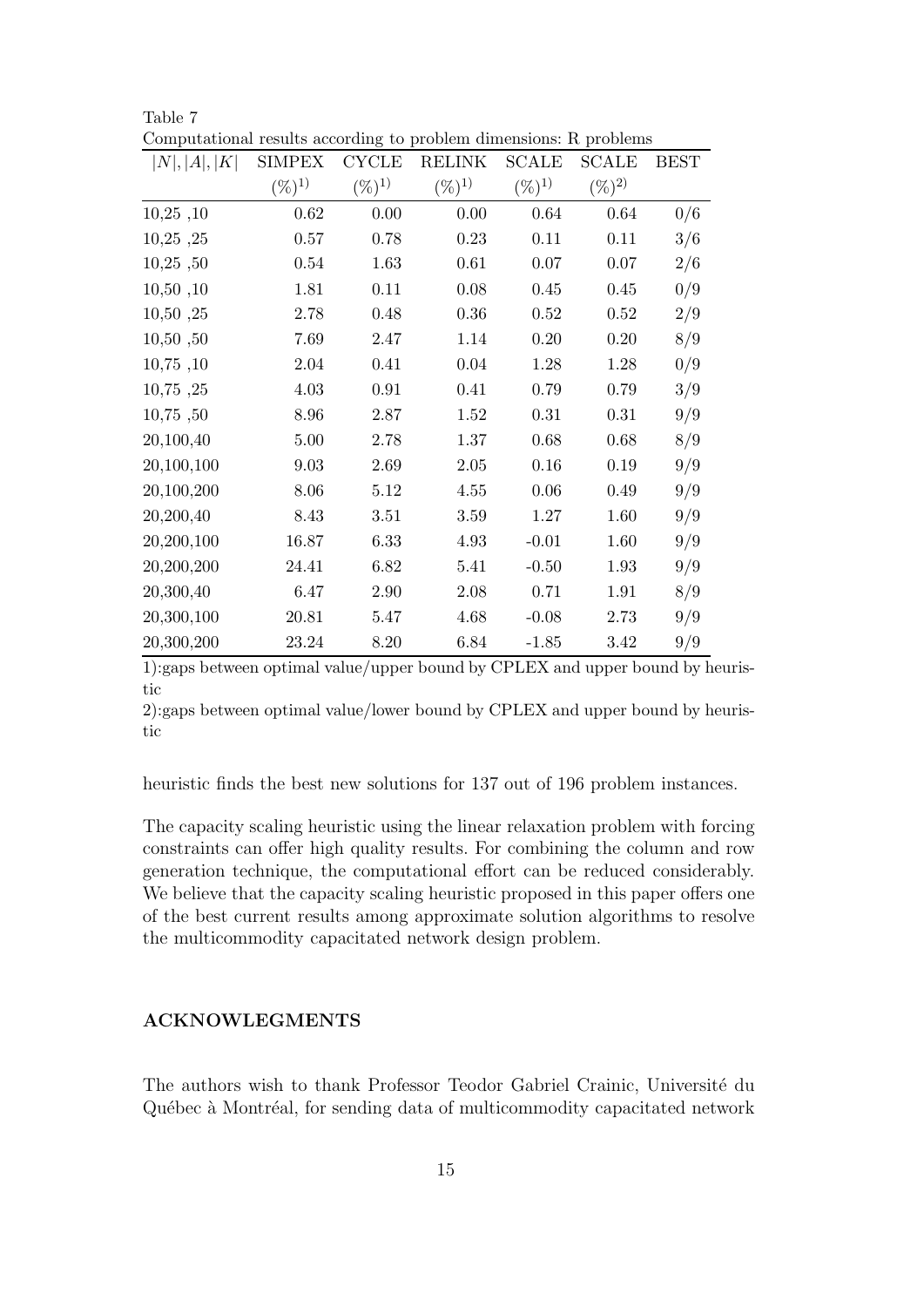design problems.

#### **REFERENCES**

- [1] T. L. Magnanti, P. Mireault, R. T. Wong, Tailoring benders decomposition for uncapacitated network design, Mathematical Programming Study 26 (1986) 112–155.
- [2] T. L. Magnanti, P. Mirchandani, R. Vachani, The convex hull of two core capacitated network design problems, Mathematical Programming 60 (1993) 233–250.
- [3] F. Barahona, Network design using cut inequalities, SIAM Journal on Computing 6 (1996) 823–837.
- [4] M. Chouman, T. G. Crainic, B. Gendron, A cutting-plane algorithm based on cutset inequalities for multicommodity capacitated fixed charge network design, Tech. Rep. CRT-2003-16, Centre de recherche sur les transports,Universite de Montreal (2003).
- [5] N. Katayama, H. Kasugai, A capacitated multi-commodity network design problem - a solution method for finding a lower bound using valid inequalities, Journal of Japan Industrial Management Association 44 (1993 in Japanese) 164–175.
- [6] B. Gendron, T. Crainic, Relaxations for multicommodity capacitated network design problems, Tech. Rep. CRT-965, Centre de recherche sur les transports,Universite de Montreal (1994).
- [7] B. Gendron, T. Crainic, Bounding procedures for multicommodity capacitated fixed charge network design problems, Tech. Rep. CRT-96-06, Centre de recherche sur les transports,Universite de Montreal (1996).
- [8] T. Crainic, A. Frangioni, B. Gendron, Bundle-based relaxation methods for multicommodity capacitated fixed charge network design problems, Tech. Rep. CRT-96-45, Centre de recherche sur les transports,Universite de Montreal (1998).
- [9] K. Holmberg, D. Yuan, A lagrangian heuristic based branch-and-bound approach for the capacitated network design problem, Operations Research 48 (2000) 461–481.
- [10] J. Herrmann, G. Ioannou, I. Minis, J. M. Proth, A dual ascent approach to the fixed-charge capacitated network design problem, European Journal of Operational Research 95 (1996) 476–490.
- [11] T. Crainic, M. Gendreau, J. Farvolden, A simplex-based tabu search for capacitated network design, INFORMS Journal on Computing 12 (2000) 223– 236.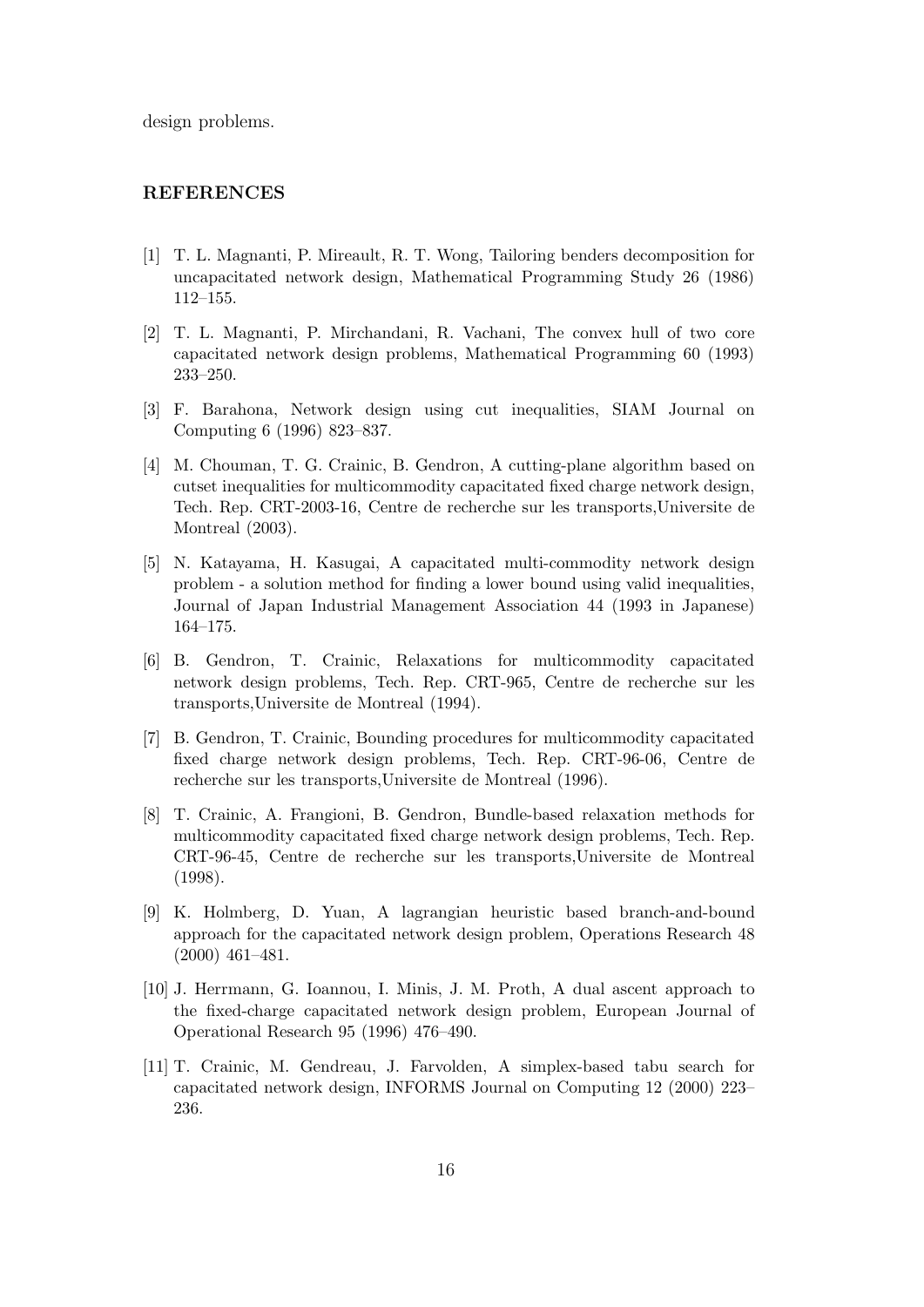- [12] N. Zaleta, A.M.A.Socarrás, Tabu search-based algorithm for capacitated multicommodity network design problems, 14th International Conference on Electronics, Communications and Computers (2004) 144 – 148.
- [13] I. Ghamlouche, T. Crainic, M. Gendreau, Cycle-based neighbourhoods for fixedcharge capacitated multicommodity network design, Operations Research 51 (2003) 655–667.
- [14] I. Ghamlouche, T. G. Crainic, M. Gendreau, Path relinking, cycle-based neighborhoods and capacitated multicommodity network design, Annals of Operations Research 131 (2004) 109–134.
- [15] A. M. Alvarez, J. L. González-Velarde, K. De-Alba, Scatter search for network design problem, Annals of Operations Research 138 (1) (2005) 159–178.
- [16] T. G. Crainic, B. Gendron, Cooperative parallel tabu search for capacitated network design, Journal of Heuristics 8 (2002) 601–627.
- [17] T.G.Crainic, Y. Li, M. Toulouse, A first multilevel cooperative algorithm for capacitated multicommodity network design, Computers & Operations Research 33 (2006) 2602–2622.
- [18] T. Crainic, B. Gendron, G. Hernu, A slope scaling/lagrangean perturbation heuristic with long-term memory for multicommodity capacitated fixedcharge network design, Tech. Rep. CRT-2003-05, Centre de recherche sur les transports,Universite de Montreal (2003).
- [19] Y. Pochet, M. Vyve, A general heuristic for production planning problems, Journal on Computing 16 (2004) 316 – 327.
- [20] J. Farvolden, W. Powell, A primal partitioning solution for the arc-chain formulation of a multicommodity network flow problem, Operations Research 41 (1993) 669–693.
- [21] I. Ghamlouche, T. Crainic, M. Gendreau, Cycle-based neighbourhoods for fixedcharge capacitated multicommodity network design, Tech. Rep. CRT-2001-01, Centre de recherche sur les transports,Universite de Montreal (2001).

# **A APPENDIX**

The detailed results for R problems are given in Tables A.1 to A.5. Column PROB is the type of problems and C/F indicates the capacity level and the design cost level. Column OPT/LB corresponds to the optimal value/lower bound by CPLEX, CYCLE is the result of the cycle-based tabu search[21], and SCALE is the result of the capacity scaling heuristic. Column TIME displays the computation times in CPU seconds for the capacity scaling heuristic and GAP displays the percentages of the average gap relative to the optimal value/lower bound by CPLEX for the upper bound by the capacity scaling heuristic.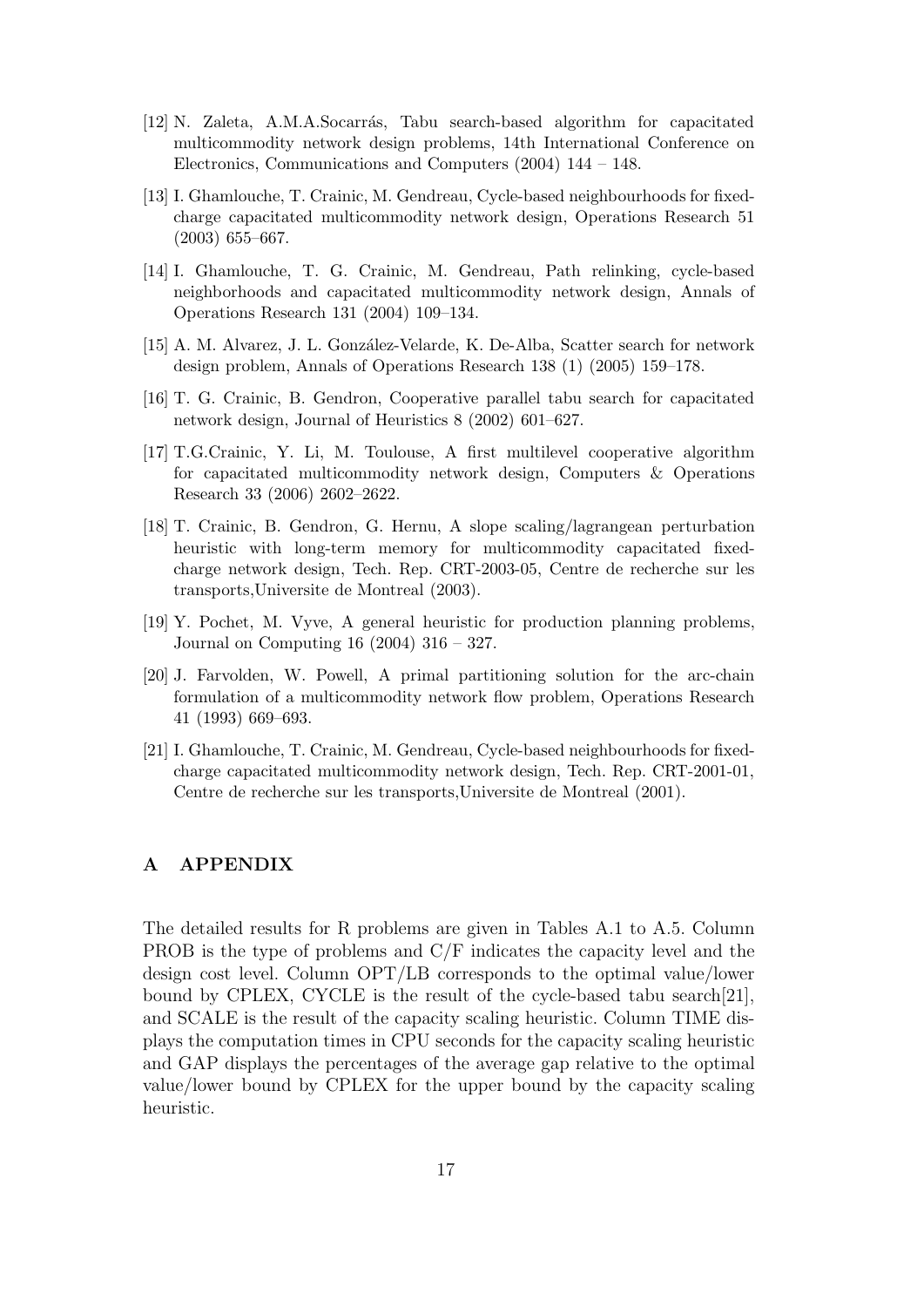Table A.1 Computation results: R problems

| PROB            | N ,  A ,  K | C/F  | OPT/LB           | <b>CYCLE</b> | <b>SCALE</b> | <b>TIME</b> | GAP      |
|-----------------|-------------|------|------------------|--------------|--------------|-------------|----------|
| R <sub>01</sub> | 10,25,10    | 1/1  | $74079^O$        | 74079        | 74079        | 0.2         | $0.00\%$ |
|                 |             | 1/5  | $92403^O$        | 92403        | 92403        | $\rm 0.2$   | $0.00\%$ |
|                 |             | 1/10 | $115304^O$       | 115304       | 115304       | $0.7\,$     | $0.00\%$ |
|                 |             | 2/1  | $84908^O$        | 84908        | 85146        | 1.1         | 0.28%    |
|                 |             | 2/5  | $113036^O$       | 113036       | 114565       | 1.3         | 1.35%    |
|                 |             | 2/10 | $147599^O$       | 147599       | 150821       | $1.5\,$     | 2.18%    |
| R <sub>02</sub> | 10,25,25    | 1/1  | $232239^O$       | 232239       | 232239       | 1.2         | $0.00\%$ |
|                 |             | 1/5  | $322453^O$       | 328005       | 323861       | 1.4         | $0.44\%$ |
|                 |             | 1/10 | $419503^O$       | 426866       | 419503       | 1.8         | $0.00\%$ |
|                 |             | 2/1  | $316437^{\rm O}$ | 316437       | 316437       | $1.2\,$     | $0.00\%$ |
|                 |             | 2/5  | $431250^O$       | 433442       | 432224       | 1.4         | 0.23%    |
|                 |             | 2/10 | $559578^O$       | 563570       | 559578       | 1.4         | $0.00\%$ |
| R03             | 10,25,50    | 1/1  | $484830^O$       | 484830       | 484830       | 1.6         | $0.00\%$ |
|                 |             | 1/5  | $703362^O$       | 712008       | 704893       | $2.1\,$     | 0.22%    |
|                 |             | 1/10 | $944990^O$       | 981656       | 944990       | 2.1         | $0.00\%$ |
|                 |             | 2/1  | $704247^O$       | 706223       | 704247       | 0.7         | $0.00\%$ |
|                 |             | 2/5  | $932897^O$       | 953877       | 932897       | $2.0\,$     | $0.00\%$ |
|                 |             | 2/10 | $1188638^O$      | 1214120      | 1190999      | 1.8         | $0.20\%$ |
| R04             | 10,50,10    | 1/1  | $31730^O$        | 31730        | 31730        | $0.2\,$     | $0.00\%$ |
|                 |             | 1/5  | $48920^O$        | 48920        | 48920        | $\rm 0.2$   | $0.00\%$ |
|                 |             | 1/10 | $63767^O$        | 63767        | 63767        | $\rm 0.2$   | $0.00\%$ |
|                 |             | 2/1  | $33740^O$        | 33740        | 33760        | 1.1         | $0.06\%$ |
|                 |             | 2/5  | $53790^O$        | 53790        | 53790        | 1.1         | $0.00\%$ |
|                 |             | 2/10 | $74030^O$        | 74030        | 75109        | $1.3\,$     | 1.46%    |
|                 |             | 8/1  | $68292^O$        | 68293        | 68512        | 1.6         | 0.32%    |
|                 |             | 8/5  | $113004^O$       | 113226       | 113226       | $1.2\,$     | $0.20\%$ |
|                 |             | 8/10 | $163208^O$       | 164430       | 166453       | 1.4         | 1.99%    |
| R05             | 10,50,25    | 1/1  | $123003^O$       | 123003       | 123003       | 1.1         | $0.00\%$ |
|                 |             | 1/5  | $170060^O$       | 170467       | 170467       | 1.6         | 0.24%    |
|                 |             | 1/10 | $221486^O$       | 221486       | 222904       | 2.8         | $0.64\%$ |
|                 |             | 2/1  | $131608^O$       | 131608       | 131797       | 1.2         | 0.14%    |
|                 |             | 2/5  | $204157^O$       | 205764       | 204593       | 2.2         | 0.21%    |
|                 |             | 2/10 | $286524^O$       | 292244       | 292341       | 5.3         | 2.03%    |
|                 |             | 8/1  | $278372^O$       | 278372       | 278372       | 2.1         | $0.00\%$ |
|                 |             | 8/5  | $445810^O$       | 449477       | 445913       | $2.0\,$     | 0.02%    |
|                 |             | 8/10 | $625879^O$       | 629040       | 634688       | 2.3         | 1.41\%   |

*O*:optimal value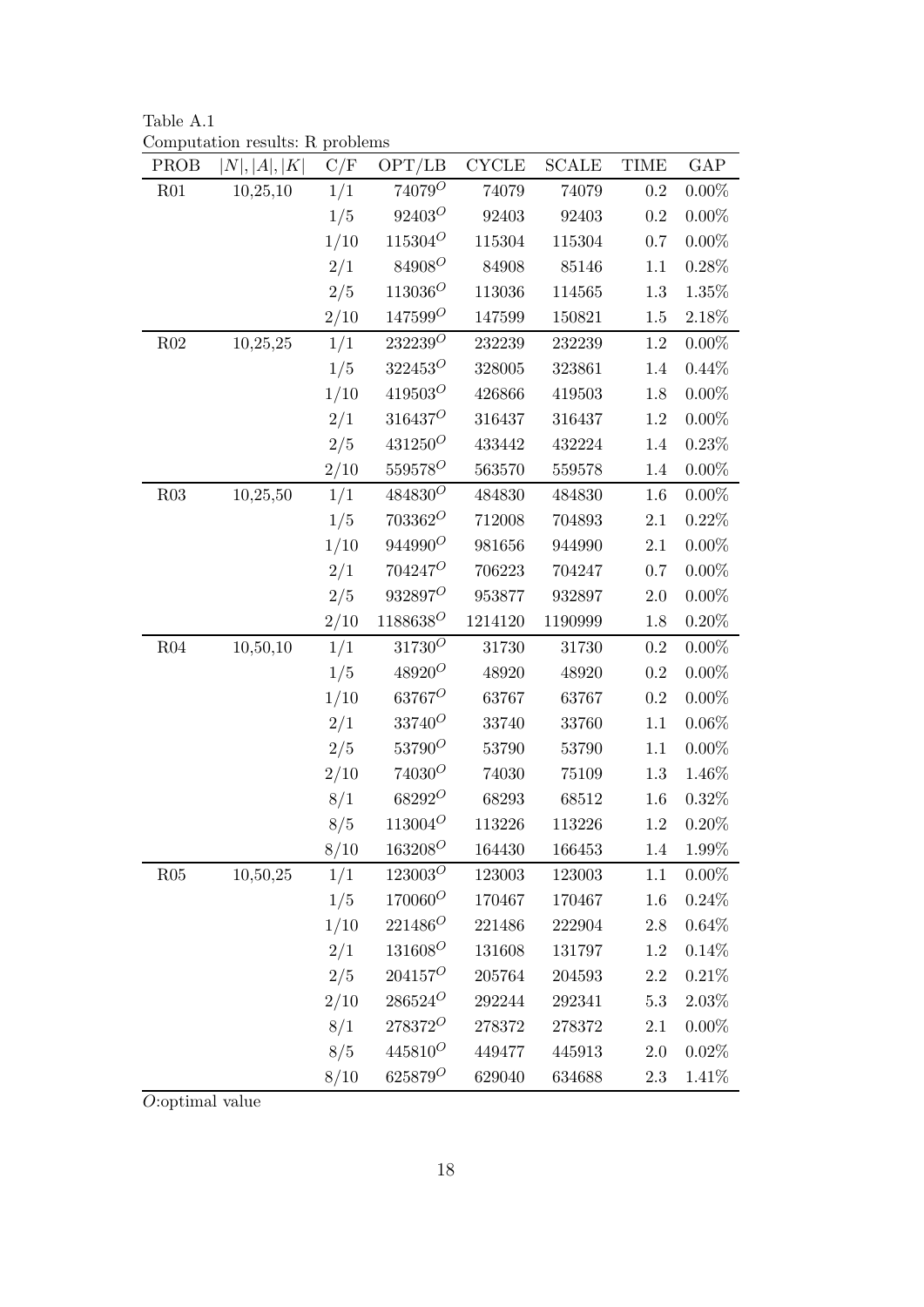Table A.2 Computation results: R problems

| PROB | N ,  A ,  K | C/F  | OPT/LB      | <b>CYCLE</b> | <b>SCALE</b> | <b>TIME</b> | GAP      |
|------|-------------|------|-------------|--------------|--------------|-------------|----------|
| R06  | 10,50,50    | 1/1  | $245936^O$  | 248615       | 245936       | 1.8         | $0.00\%$ |
|      |             | 1/5  | $401685^O$  | 412283       | 401685       | $3.4\,$     | $0.00\%$ |
|      |             | 1/10 | $559477^O$  | 578752       | 559477       | 7.6         | $0.00\%$ |
|      |             | 2/1  | $286682^O$  | 288460       | 287580       | $3.9\,$     | $0.31\%$ |
|      |             | 2/5  | $498266^O$  | 515967       | 501733       | 10.0        | $0.70\%$ |
|      |             | 2/10 | $734414^O$  | 771683       | 739263       | $27.6\,$    | 0.66%    |
|      |             | 8/1  | $682921^O$  | 683614       | 683039       | $2.7\,$     | $0.02\%$ |
|      |             | 8/5  | $1030479^O$ | 1051780      | 1030479      | $0.6\,$     | $0.00\%$ |
|      |             | 8/10 | $423316^O$  | 438860       | 423688       | $5.7\,$     | $0.09\%$ |
| R07  | 10,75,10    | 1/1  | $32807^O$   | 32807        | 32807        | 0.2         | $0.00\%$ |
|      |             | 1/5  | $47252^O$   | 47252        | 47252        | $0.5\,$     | $0.00\%$ |
|      |             | 1/10 | $62962^O$   | 62962        | 62962        | 1.1         | $0.00\%$ |
|      |             | 2/1  | $37432^O$   | 37432        | 37432        | $1.2\,$     | $0.00\%$ |
|      |             | 2/5  | $56475^O$   | 56591        | 56915        | 1.2         | 0.78%    |
|      |             | 2/10 | $77249^O$   | 78875        | 79131        | 1.6         | $2.44\%$ |
|      |             | 8/1  | $59947^O$   | 59947        | 60111        | $1.9\,$     | 0.27%    |
|      |             | 8/5  | $99194^O$   | $100155\,$   | 104161       | $2.8\,$     | $5.01\%$ |
|      |             | 8/10 | $141692^O$  | 142319       | 145935       | 1.8         | $2.99\%$ |
| R08  | 10,75,25    | 1/1  | $102531^O$  | 102556       | 102645       | 1.3         | 0.11%    |
|      |             | 1/5  | $143894^O$  | 143894       | 143894       | $1.6\,$     | $0.00\%$ |
|      |             | 1/10 | $182793^O$  | 182793       | 182793       | 1.2         | $0.00\%$ |
|      |             | 2/1  | $109325^O$  | 109325       | 109325       | 1.3         | $0.00\%$ |
|      |             | 2/5  | $157047^O$  | 158168       | 157720       | $2.3\,$     | 0.43%    |
|      |             | 2/10 | $207540^O$  | 208135       | 208467       | $3.9\,$     | 0.45%    |
|      |             | 8/1  | $154160^O$  | 155384       | 156158       | $3.6\,$     | 1.30%    |
|      |             | 8/5  | $274867^O$  | 283133       | 280887       | 4.1         | $2.19\%$ |
|      |             | 8/10 | $415793^O$  | $429896\,$   | 426900       | 5.7         | 2.67%    |
| R09  | 10,75,50    | 1/1  | $171512^O$  | 172343       | 171923       | 2.0         | 0.24%    |
|      |             | 1/5  | $296712^O$  | 307038       | 298155       | 5.2         | 0.49%    |
|      |             | 1/10 | $424266^O$  | 435590       | 424266       | 9.3         | $0.00\%$ |
|      |             | 2/1  | $192736^O$  | 193242       | 192833       | $2.3\,$     | $0.05\%$ |
|      |             | 2/5  | $357318^O$  | 371998       | 357318       | 9.6         | $0.00\%$ |
|      |             | 2/10 | $522187^O$  | 555945       | 526266       | 10.9        | 0.78%    |
|      |             | 8/1  | $345057^O$  | 348297       | 345646       | 3.0         | 0.17%    |
|      |             | 8/5  | $646579^O$  | 669802       | 647178       | 4.4         | $0.09\%$ |
|      |             | 8/10 | $951136^O$  | 987938       | 960306       | $5.2\,$     | $0.96\%$ |

*O*:optimal value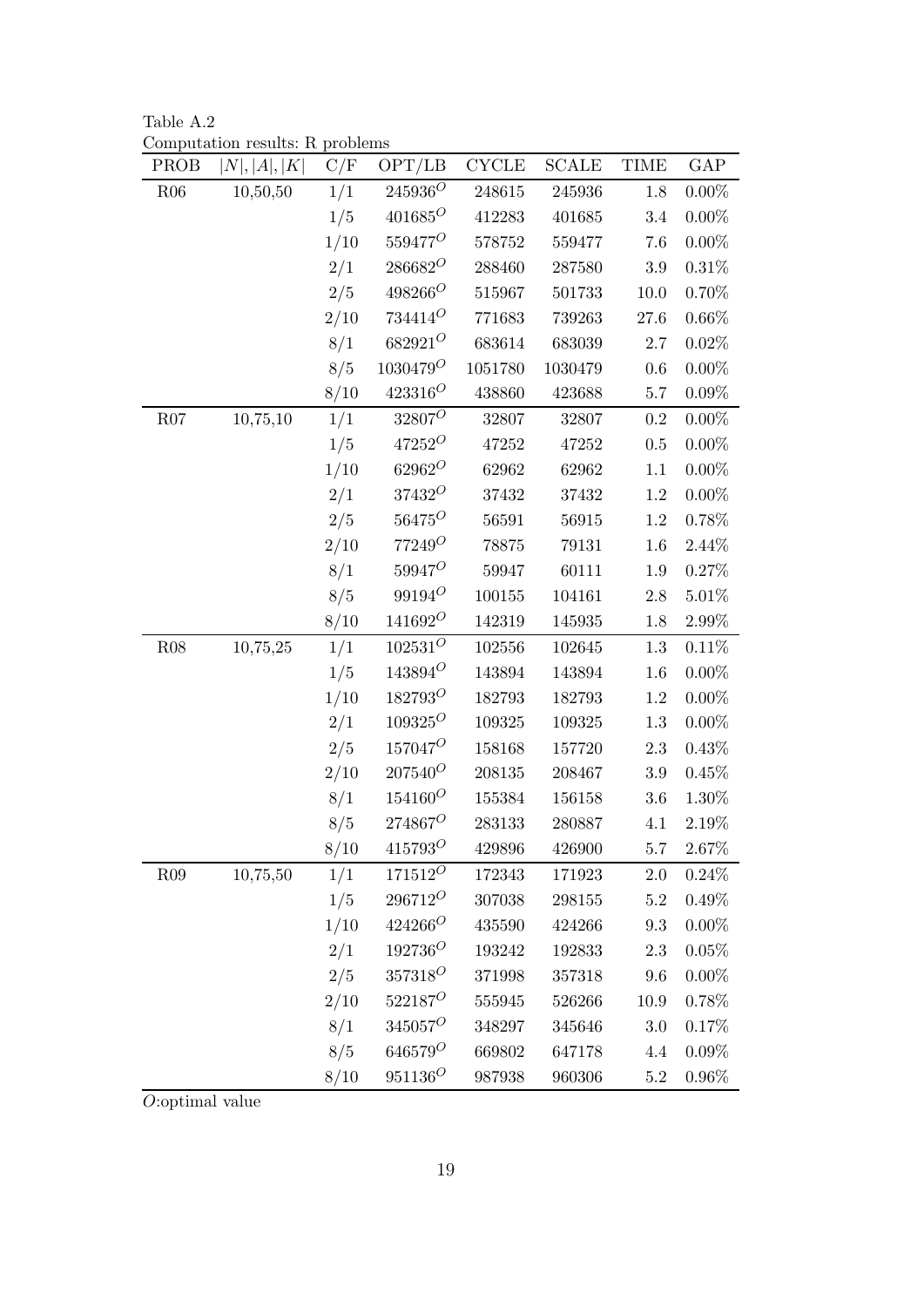Table A.3 Computation results: R problems

| PROB | N ,  A ,  K | C/F  | OPT/LB                | CYCLE    | <b>SCALE</b> | <b>TIME</b> | GAP      |
|------|-------------|------|-----------------------|----------|--------------|-------------|----------|
| R10  | 20,100,40   | 1/1  | $200087^O$            | 200613   | 200087       | 2.4         | $0.00\%$ |
|      |             | 1/5  | $346814^O$            | 350573   | 351173       | 9.9         | 1.26%    |
|      |             | 1/10 | $488015^O$            | 507118   | 492409       | $12.0\,$    | $0.90\%$ |
|      |             | 2/1  | $229196^O$            | 232473   | 229513       | 4.0         | $0.14\%$ |
|      |             | 2/5  | $411664^O$            | 432913   | 418396       | 8.0         | $1.64\%$ |
|      |             | 2/10 | $609104^O$            | 640621   | 612598       | 37.4        | 0.57%    |
|      |             | 8/1  | $486895^O$            | 488737   | 487844       | 17.9        | 0.19%    |
|      |             | 8/5  | $951056^O$            | 980010   | 960538       | 19.1        | 1.00%    |
|      |             | 8/10 | $1421740^O$           | 1487270  | 1428365      | 14.8        | $0.47\%$ |
| R11  | 20,100,100  | 1/1  | $714431^O$            | 725416   | 714431       | $10.8\,$    | $0.00\%$ |
|      |             | 1/5  | $1263713^O$           | 1306090  | 1268235      | 152.6       | $0.36\%$ |
|      |             | 1/10 | $1843611^O$           | 1914040  | 1854830      | 327.5       | $0.61\%$ |
|      |             | 2/1  | $870451^O$            | 876894   | 871275       | $20.6\,$    | $0.09\%$ |
|      |             | 2/5  | $1623640^O$           | 1694860  | 1625505      | $80.9\,$    | $0.11\%$ |
|      |             | 2/10 | $2414060^O$           | 2607690  | 2427207      | 237.3       | 0.54%    |
|      |             | 8/1  | $2294912^O$           | 2295790  | 2295439      | 9.3         | $0.02\%$ |
|      |             | 8/5  | $3507100^O$           | 3568430  | 3507100      | $10.9\,$    | $0.00\%$ |
|      |             | 8/10 | $4579353^O$           | 4621900  | 4579353      | 8.5         | $0.00\%$ |
| R12  | 20,100,200  | 1/1  | $1639443^O$           | 1713670  | 1640889      | $36.5\,$    | $0.09\%$ |
|      |             | 1/5  | $3360268^{L}$         | 3746250  | 3411185      | 1635.9      | 1.52%    |
|      |             | 1/10 | $5144559^L$           | 6070200  | 5283791      | 842.3       | 2.71%    |
|      |             | 2/1  | $2303557^O$           | 2326230  | 2305090      | $50.6\,$    | $0.07\%$ |
|      |             | 2/5  | $4669799^O$           | 4967940  | 4669799      | 37.1        | $0.00\%$ |
|      |             | 2/10 | $7100019^O$           | 7638050  | 7100019      | 33.6        | $0.00\%$ |
|      |             | 8/1  | $7635270^O$           | 7637250  | 7635270      | $28.8\,$    | $0.00\%$ |
|      |             | 8/5  | $10067742^O$          | 10121700 | 10067742     | $8.5\,$     | $0.00\%$ |
|      |             | 8/10 | 11967768 <sup>O</sup> | 12079300 | 11967768     | 5.8         | $0.00\%$ |
| R13  | 20,200,40   | 1/1  | $142947^O$            | 144138   | 143036       | $3.5\,$     | $0.06\%$ |
|      |             | 1/5  | $263800^O$            | 270316   | 265049       | 47.6        | 0.47%    |
|      |             | 1/10 | $365836^O$            | 374999   | 370229       | 67.8        | 1.20%    |
|      |             | 2/1  | $150977^O$            | 151513   | 151170       | 4.8         | 0.13%    |
|      |             | 2/5  | $282682^O$            | 291510   | 284213       | $49.0\,$    | 0.54%    |
|      |             | 2/10 | $406790^O$            | 420028   | 412045       | 178.6       | 1.29%    |
|      |             | 8/1  | $208088^O$            | 212451   | 209579       | $16.5\,$    | 0.72%    |
|      |             | 8/5  | $441944^L$            | 484112   | 463356       | $26.0\,$    | 4.84%    |
|      |             | 8/10 | $686486^L$            | 758715   | 721677       | 88.1        | 5.13%    |

*O*:optimal value; *L*:lower bound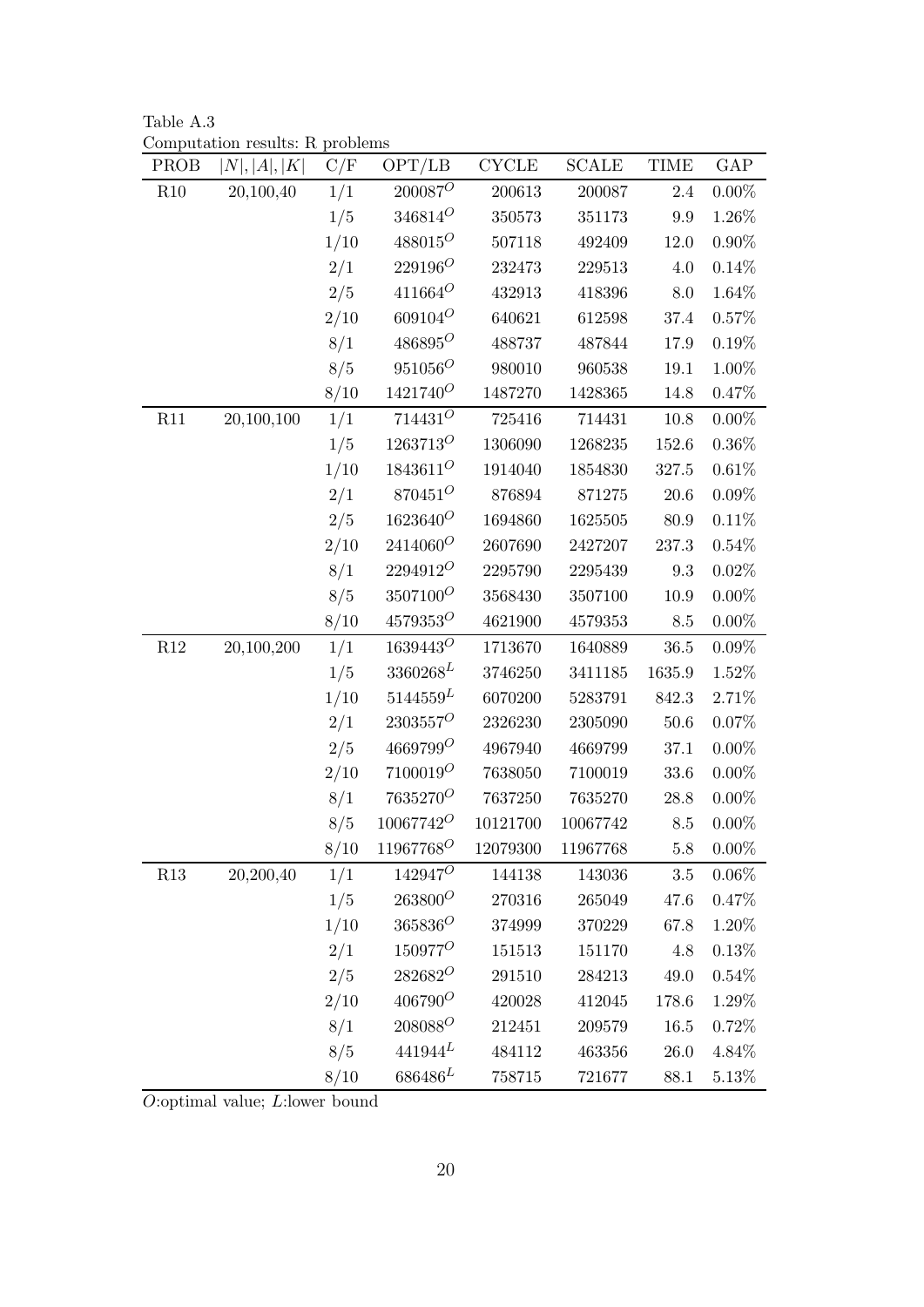| Table A.4                       |  |  |
|---------------------------------|--|--|
| Computation results: R problems |  |  |

| PROB | N ,  A ,  K | C/F  | OPT/LB        | <b>CYCLE</b> | <b>SCALE</b> | <b>TIME</b> | GAP      |
|------|-------------|------|---------------|--------------|--------------|-------------|----------|
| R14  | 20,200,100  | 1/1  | $403414^O$    | 415119       | 404310       | 14.1        | $0.22\%$ |
|      |             | 1/5  | $749429^L$    | $803356\,$   | 753409       | 144.0       | $0.53\%$ |
|      |             | 1/10 | $1040970^{L}$ | 1155840      | 1067891      | 346.2       | $2.59\%$ |
|      |             | 2/1  | $437607^O$    | 453204       | 438261       | 15.4        | 0.15%    |
|      |             | 2/5  | $839290^L$    | 912456       | 857209       | 463.7       | 2.14%    |
|      |             | 2/10 | $1194757^L$   | 1333440      | 1216473      | 660.8       | 1.82%    |
|      |             | 8/1  | $665247^L$    | 702226       | 669847       | 111.0       | 0.69%    |
|      |             | 8/5  | $1587532^L$   | 1748930      | 1630867      | 466.3       | 2.73%    |
|      |             | 8/10 | $2577261^L$   | 2882710      | 2669279      | 171.7       | $3.57\%$ |
| R15  | 20,200,200  | 1/1  | $1000787^O$   | 1049360      | 1000787      | 40.4        | $0.00\%$ |
|      |             | 1/5  | $1912558^L$   | 2158720      | 1977671      | 1290.1      | 3.40%    |
|      |             | 1/10 | $2738164^L$   | 3135760      | 2908952      | 5105.0      | $6.24\%$ |
|      |             | 2/1  | $1146858^{L}$ | 1215130      | 1149298      | 169.5       | 0.21%    |
|      |             | 2/5  | $2410765^L$   | 2756680      | 2484342      | 2103.5      | $3.05\%$ |
|      |             | 2/10 | $3696226^L$   | 4384640      | 3850096      | 3409.0      | $4.16\%$ |
|      |             | 8/1  | $2297691^L$   | 2355730      | 2301798      | 84.6        | $0.18\%$ |
|      |             | 8/5  | $5573413^O$   | 5926330      | 5581719      | 39.6        | 0.15%    |
|      |             | 8/10 | 86969320      | 9180920      | 8696932      | $65.6\,$    | $0.00\%$ |
| R16  | 20,300,40   | 1/1  | $136161^O$    | 136538       | 136161       | $1.7\,$     | $0.00\%$ |
|      |             | 1/5  | $239500^O$    | 247682       | 240221       | $34.2\,$    | $0.30\%$ |
|      |             | 1/10 | $325671^O$    | 338807       | 325839       | 158.5       | 0.05%    |
|      |             | 2/1  | $138532^O$    | 139973       | 138532       | 6.4         | $0.00\%$ |
|      |             | 2/5  | $241801^O$    | 246014       | 241801       | $55.3\,$    | $0.00\%$ |
|      |             | 2/10 | $337762^O$    | 355610       | 342618       | 173.4       | 1.44%    |
|      |             | 8/1  | $168951^L$    | 172268       | 173387       | 9.8         | 2.63%    |
|      |             | 8/5  | $339516^L$    | 365214       | 359062       | $77.5\,$    | 5.76%    |
|      |             | 8/10 | $509101^{L}$  | 569874       | 544884       | 177.0       | 7.03%    |

*O*:optimal value; *L*:lower bound